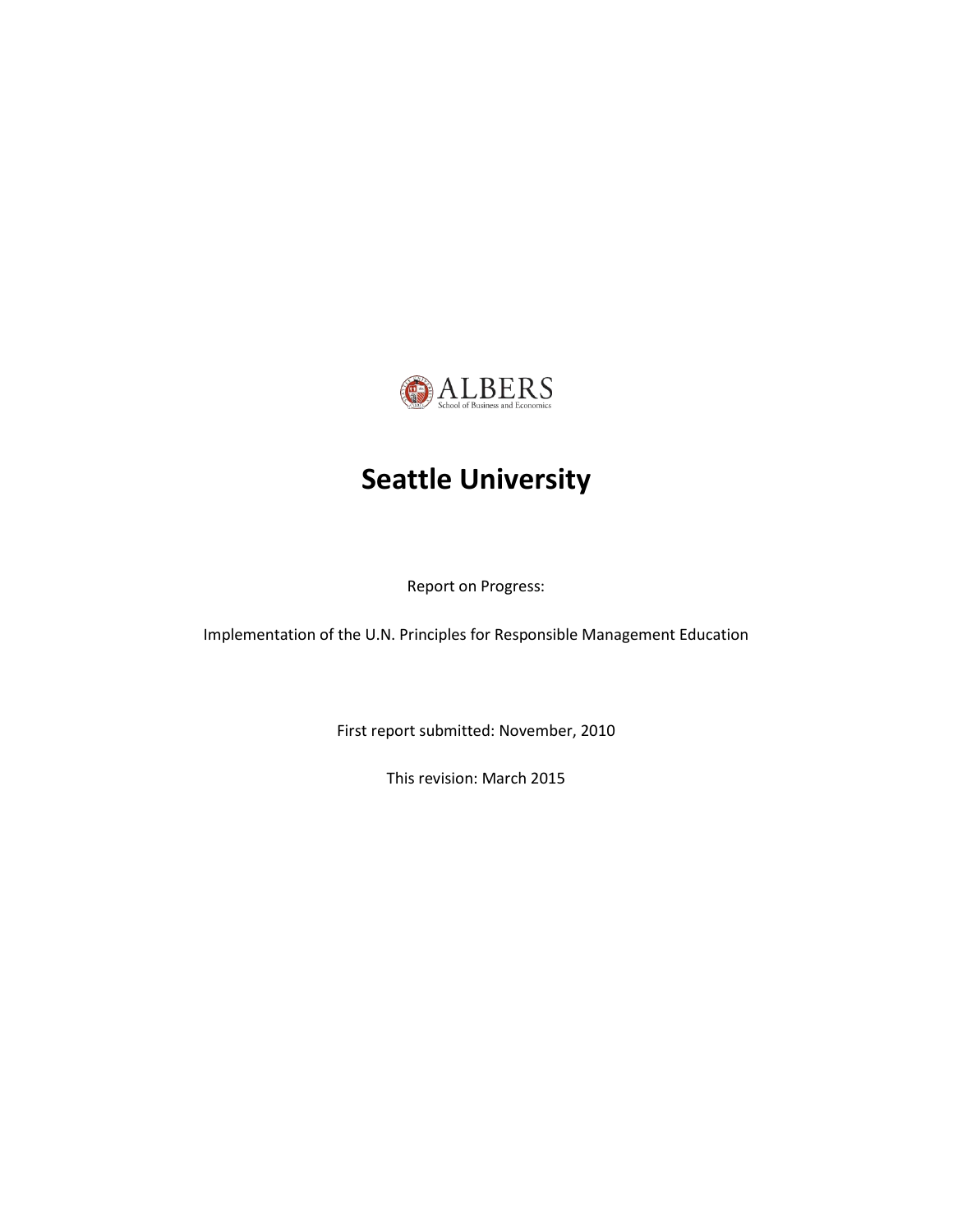

The Albers School of Business and Economics is pleased to submit our third Communication on Progress Report.

Albers has long been committed to the values expressed in the Principles for Responsible Management Education. Our mission is:

The Albers School develops exceptional business leaders who are values-driven and committed to advancing the common good.

Albers' strategic objectives include the following:

- Our graduates will be highly valued by business and society.
- We will champion social justice.
- We will strengthen our local and global community connections.

As a result, participating in PRME is one way for Albers to focus our efforts and to hold ourselves accountable to our values.

This document reports on our work over the past several years.

The faculty and staff at Albers work hard to achieve our mission and to apply the principles of responsible management education in our teaching, research, and community involvement.

I am happy to highlight their efforts and successes here, and to reaffirm our commitment to PRIME.

--Joseph Phillips

Dean, Albers School of Business and Economics, Seattle University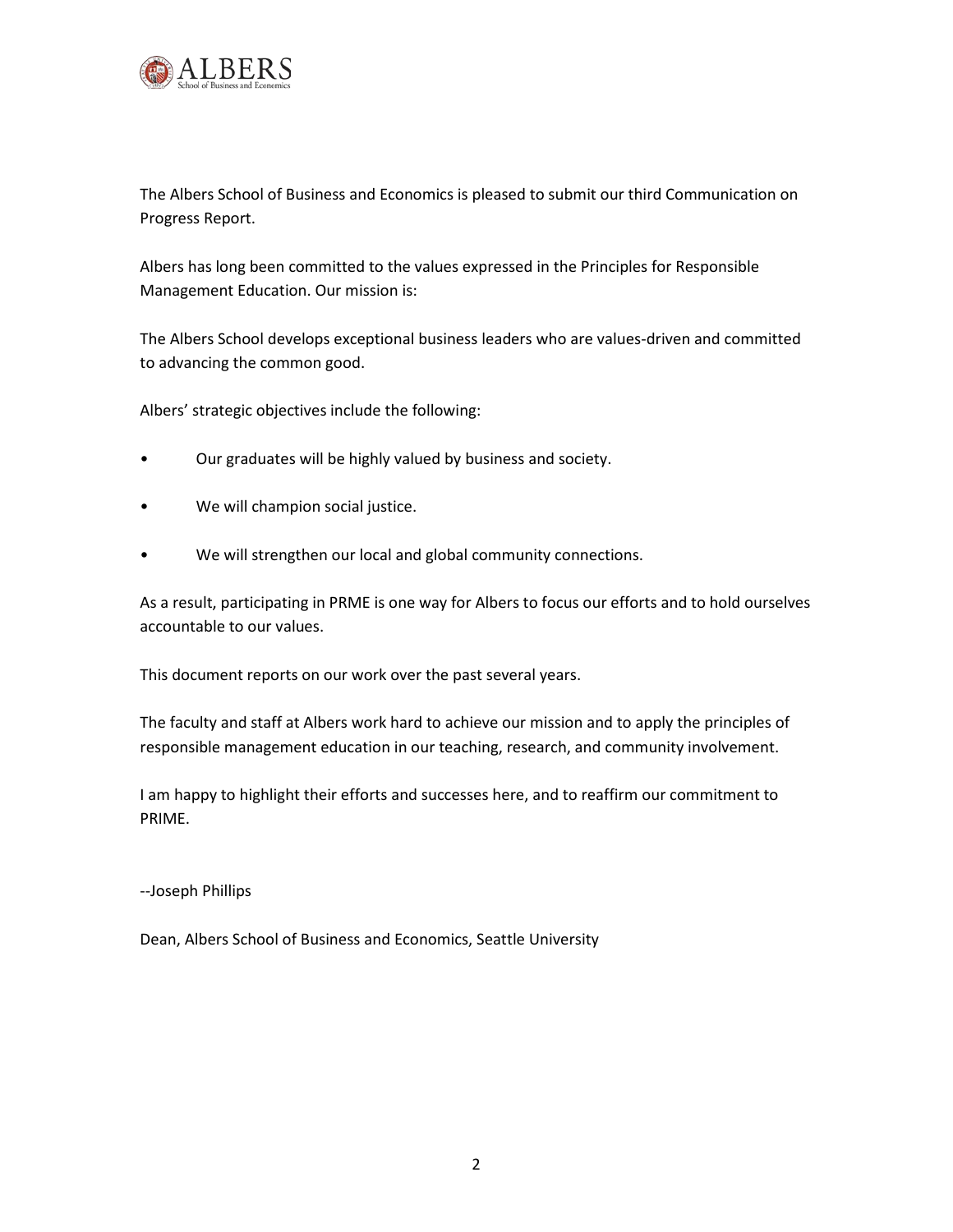

Seattle University is a Jesuit Catholic university located on 48 acres on Seattle's Capitol Hill neighborhood, just east of downtown, with a student population of approximately 7,500 enrolled in undergraduate and graduate programs within eight schools. U.S. News and World Report's "Best Colleges 2013" ranked Seattle University among the top 10 universities in the West that offer a full range of masters and undergraduate programs. Bloomberg BusinessWeek ranked Albers 2nd in the Northwest in their 2014 edition of "Best College Business Programs."

The Albers School of Business and Economics at Seattle University is home to over 1,600 undergraduate and graduate business students, 63 full-time faculty, and 30 staff-persons.

An Albers education is values-centered and prepares students for ethical and socially responsible leadership. Albers awards undergraduate degrees in business and economics. In addition to our MBA for working professionals, we award graduate degrees in finance, international business, and accounting, as well as the Leadership Executive MBA (L-EMBA).

Our undergraduate, MBA, and L-EMBA programs are nationally ranked by U.S. News & World Report. The Albers Leadership Executive MBA was ranked #19 in the nation in U.S. News & World Report's 2014 rankings. This was the fifth year in a row that we placed in the Top 25. In addition, the undergraduate specialty area of macroeconomics was ranked #1 and sustainability #3 in the nation by BusinessWeek in their 2013 survey of students. The MBA and undergraduate programs are also nationally ranked by BusinessWeek. Albers is accredited by AACSB International, a distinction earned by less than 5% of business schools worldwide.

Seattle University won top honors in sustainability among academic and government institutions in the 2013 Green Washington Awards from Seattle Business magazine. Seattle University is also nationally recognized as a green campus where all significant buildings in the past five years have been built to LEED Gold standards.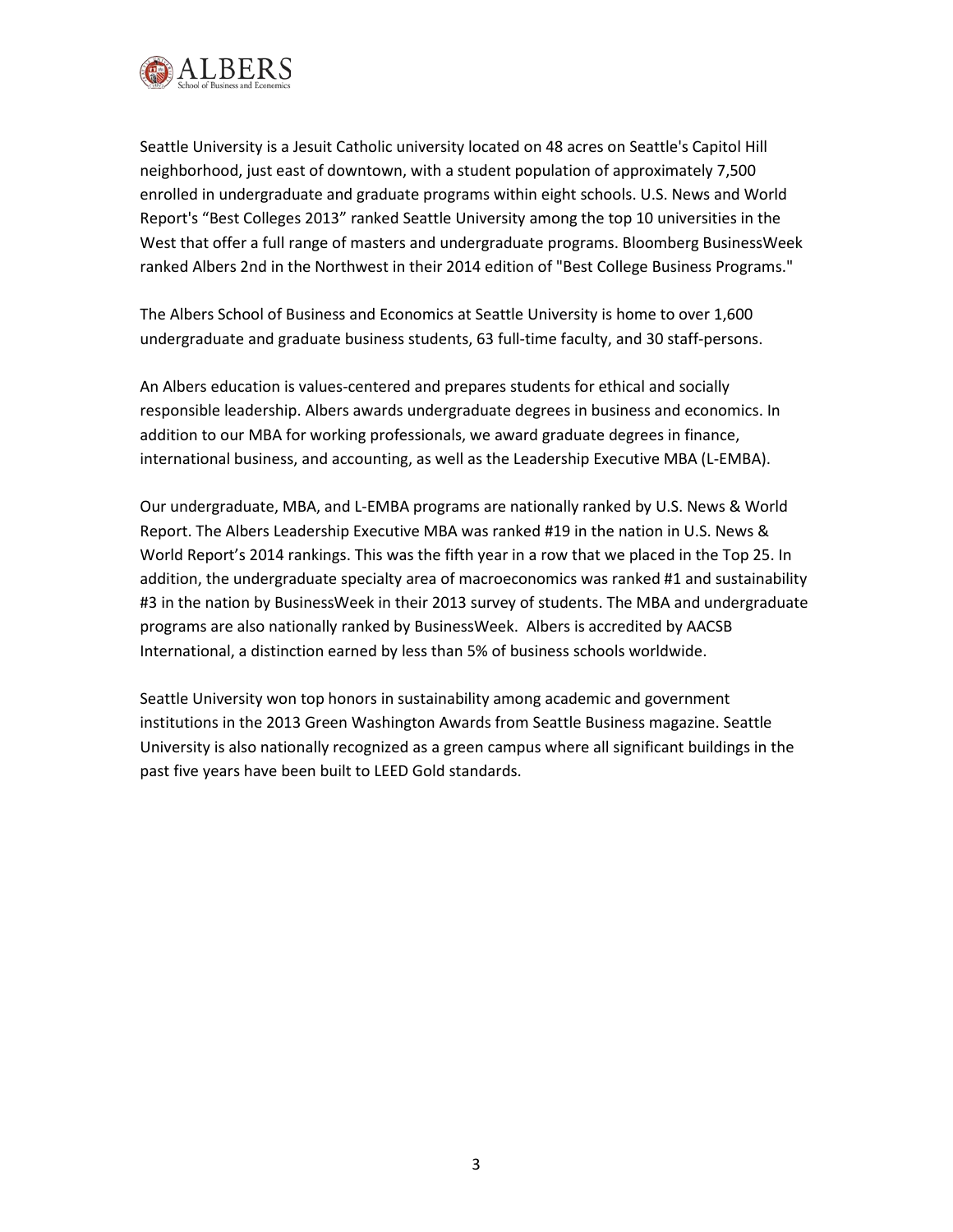

## **This document is organized in three sections.**

The first reports on our education activities.

The second summarizes research-related accomplishments.

And the third outlines both Seattle University's and Albers' engagement with the broader community.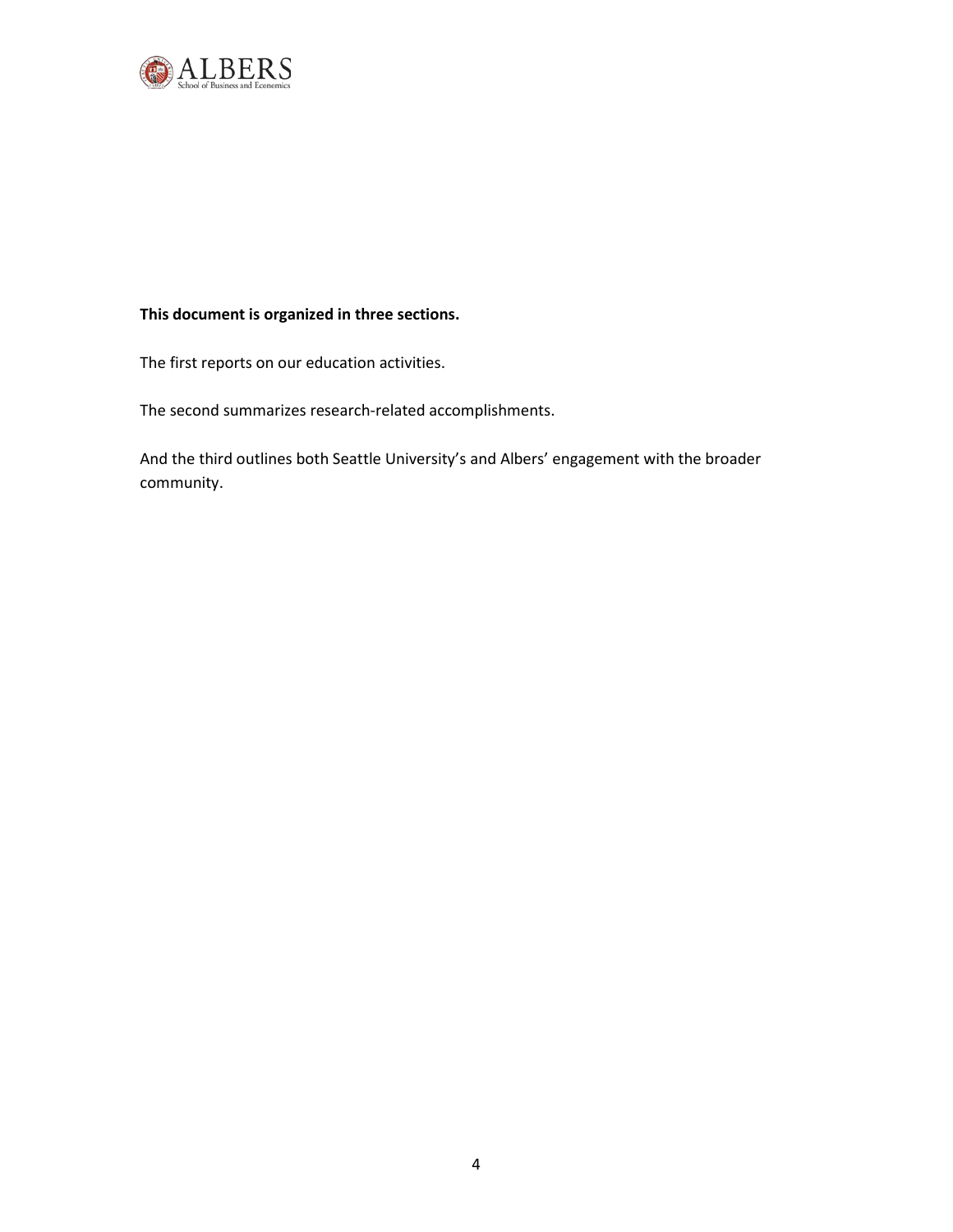

## **Educational Activities, embodying the first three Principles**

**Principle 1:** Purpose: We will develop the capabilities of students to be future generators of sustainable value for business and society at large and to work for an inclusive and sustainable global economy.

**Principle 2:** Values: We will incorporate into our academic activities and curricula the values of global social responsibility as portrayed in international initiatives such as the United Nations Global Compact.

**Principle 3:** Method: We will create educational frameworks, materials, processes, and environments that enable effective learning experiences for responsible leadership.

## **Ethics/sustainability in the curriculum**

Both undergraduates and MBA students are required to take a full-quarter course in business ethics, and ethics-related material is incorporated widely across the curriculum. The undergraduate course is entitled *Ethical Reasoning in Business* and is taught by a set of business ethicists on the Albers faculty. For example: Each course in the accounting major involves at least one ethics-related topic, integrating that material across the major. The *History of Economic Thought* course (taught by Dean Peterson) includes material on ethics to insure that students have a critical understanding of the ethical precepts that underlie the discipline. Albers' business law courses use as a foundation the United Nations Global Compact (UNGC); students reflect on the elements of the UNGC and their (and other standards) efficacy in guiding behavior, how to operationalize the principles, and how progress should be measured and reported (taught by Gail Lasprogata).

In addition, Albers offers a number of courses dedicated to Sustainability. At the undergraduate level, we offer Sustainable Business & Marketing -- offered to undergraduates for the first time this quarter. In this course students learn how to conduct a 'situation analysis' of the state of business, sustainable business, and ways of thinking about both. They also learn about the opportunities that are available to organizations that have made the transition in their strategic thinking about how their business is going to do business. The course is taught by April Atwood.

Another course is Environmental Economics, taught by Gareth Green. This course focuses on applying economic analysis to the management of natural resources in order to gain a better understanding of their current state and how policy can be designed to best preserve and/or develop these resources efficiently. Students learn about environmental and natural resource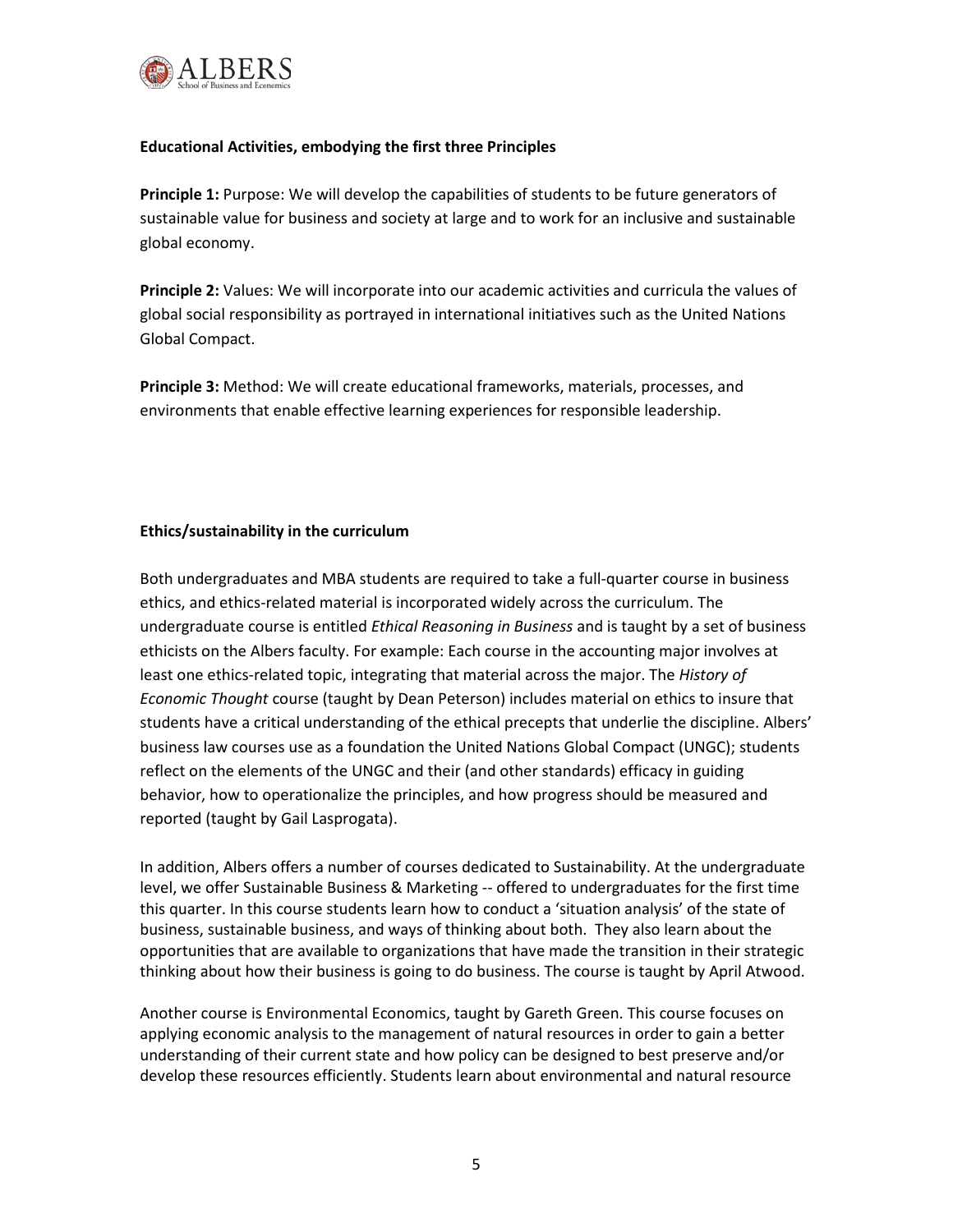

economic topics, including: benefit-cost analysis, valuing the environment, environmental quality and pollution, and management of renewable resources.

In the spring of 2012 the Albers Center for Business Ethics began operating, directed by John W. Dienhart, the Boeing/Frank Shrontz Chair of Business Ethics at Albers. The Albers Center for Business Ethics is working to integrate ethics-related material across the undergraduate and MBA curriculums. The Center's goal is to insure that students understand the way that ethical commitments and ethical issues run through all business disciplines, and that the material is presented in ways that help students understand the connections across business disciplines. Last spring the Center sponsored Ethics Day, which featured over 60 speakers in110 classes, all addressing ethical issues.

The International Economic Development specialization within the Economics major addresses the topics of economic growth, economic development, and social justice. The supplemental activities require students to engage in a developing economy context by working with an NGO or travelling to an emerging economy.

The Three-phase 20 credit IDIP Program at Albers is unique in terms of an academic and experiential program for undergraduates. The first phase of IDIP consists of a preparatory seminar that examines the major questions in the field of International Development. During the course of the seminar, students are matched up with international internships with NGOs and they begin research on an "Issues" paper that highlights the development issue that their NGO is helping resolve. This is followed by the second phase, an internship, in which students go abroad to work with a non-governmental organization in a developing country. The third phase is comprised of an integration seminar whereby students reflect, discuss, and write about international development. They are expected to translate their learnings into an integrative final paper that builds upon their work over the first two phases. They are also encouraged to think about an advocacy piece to supplement their final paper that is designed to help them think about ways to carry their project forward. Students are required to present this paper at the Annual Research Day organized by the University in May. Students are also encouraged to publish their research in appropriate outlets.

Albers has developed and launched a sustainability certificate as part of the Professional MBA program. The five-course certificate requires an introductory course and a 'certificate capstone' projects course, in which students work with local businesses to address a sustainability-related challenge. The introductory course is Sustainable Business and is offered every fall for the last 5 years. The capstone course is Sustainability Consulting, and has been offered in the spring quarter since 2011. Both courses are taught by April Atwood. Electives in the certificate include, Sustainable Value Creation, Management of Change, Marketing and Social Issues and Project Management.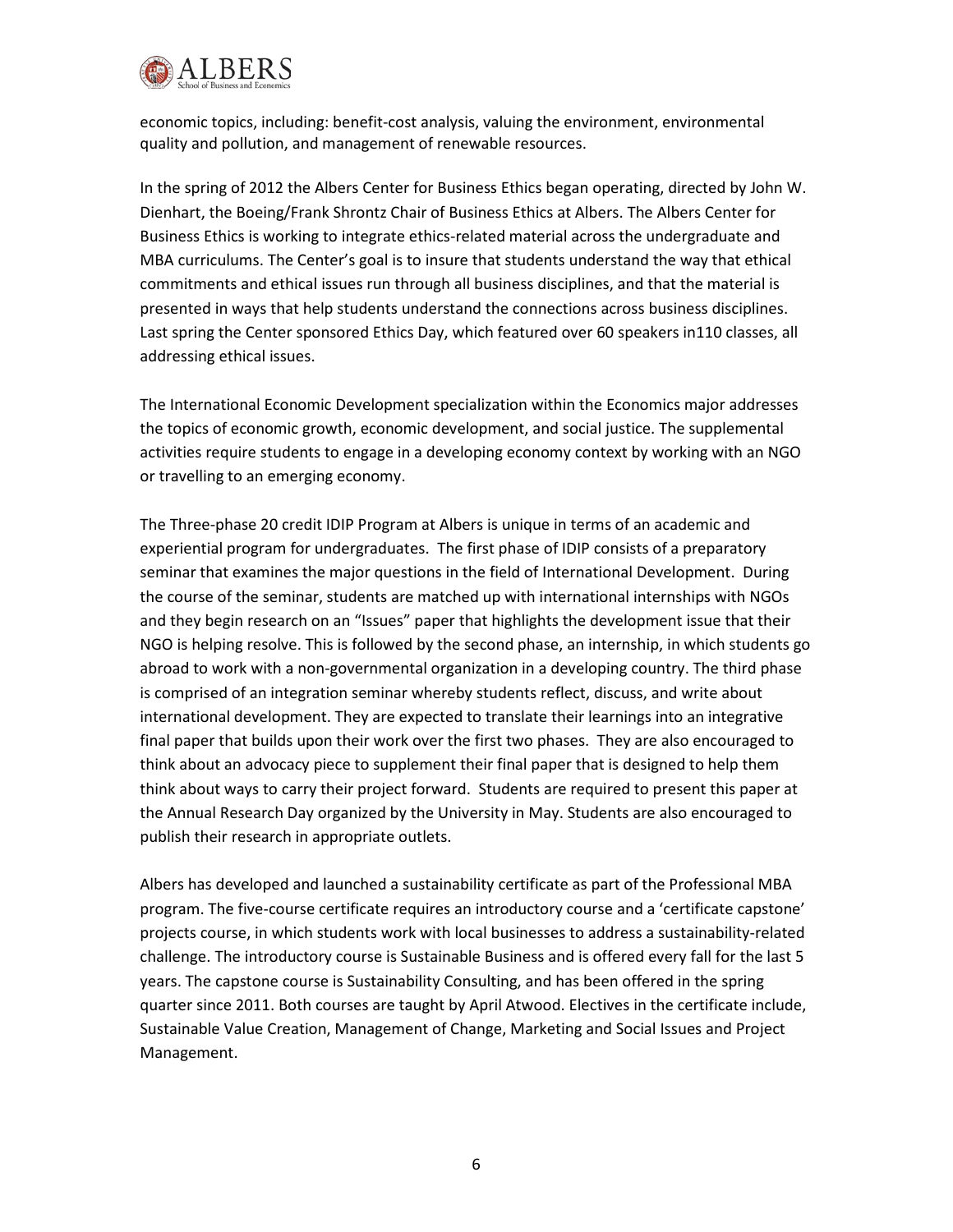

The MBA program offers a Graduate Leadership Formation Specialization (GLFS) to a select group of graduate students who are committed to embracing the unique intersection where leadership, business acumen, and social impact overlap. The specialization requires a minimum of two courses on leadership and a nine-month practicum that provides a forum for participants to explore, process, assimilate, and master aspects of leadership theory and behavior. Practicum modules include: Leadership Styles (Learning from effective leadership approaches, including contemporary styles and a social justice framework for leadership); Leading Teams (Creating and composing high performance work teams, establishing and sustaining a motivating context, owning team meetings); Setting Direction (Creating a compelling vision, leading strategically, engaging stakeholders, developing decision-making abilities and approaches); Confident Communication (Establishing practical and effective skills in speaking and writing, artful use of persuasion and influence); People Skills ( Cultivating outstanding skills in leading with dignity, understanding people, and maximizing the strength found in difference). Each year members of the Graduate Leadership Formation Specialization cohort select three "Red Winged Leaders" from a group of fourteen nominations, to recognize 3 inspiring individuals who uniquely blend leadership, business acumen, and social impact within the Seattle area for their contributions to the local community. The process was intended to help students better understand leadership and its underlying values. In 2014, the Red Winged Award Finalists were Tavio Hobson, Lance Morehouse, and Jessica Reasy. Tavio Hobson is the Executive Director of the A PLUS Youth Program whose mission is to use sports as a vehicle to provide the educational resources and character development necessary for student-athletes to succeed in life. He represents innovative thinking in youth education and athletics and has a reputation for building and retaining high performance teams by hiring, developing, and motivating skilled talented professionals. Lance Morehouse is the Executive Director at Sherwood Community Services whose mission reads, "to provide innovative, inclusive services to children and adults with disabilities in their communities throughout Snohomish County." He has dedicated the last 20 years of his life to working with individuals with developmental disabilities and their families. Jessica Reasy is the Executive Director of Redeeming Soles, a non-profit organization that provides proper footwear for the homeless and underprivileged throughout the Puget Sound area. Leveraging her extensive experience in financial industry and entrepreneurship, Jessica has helped the organization create a sustainable business model and expanded footwear distribution to thousands of people in Greater Seattle region.

Albers offers a two-quarter Executive Leadership Certificate and a full six-quarter Leadership Executive-MBA. Both include the following coursework: *Building a Vision for a Global Commons, Ethical Leadership, Leading Organizations, and Leadership for a Just and Humane World*. The *Leading Organizations* course includes a sustainability module, using it as a platform to discuss the role of leaders in addressing global sustainability issues. *Leadership for a Just and Humane World* is a project-based course requiring participant-teams to serve a social justice (vs. charitable) need in the community. Groups choose their domain of service, develop a sustainable model for their project, and implement their projects within the community using executive-level skills. The course provides experiences in leadership and teamwork against a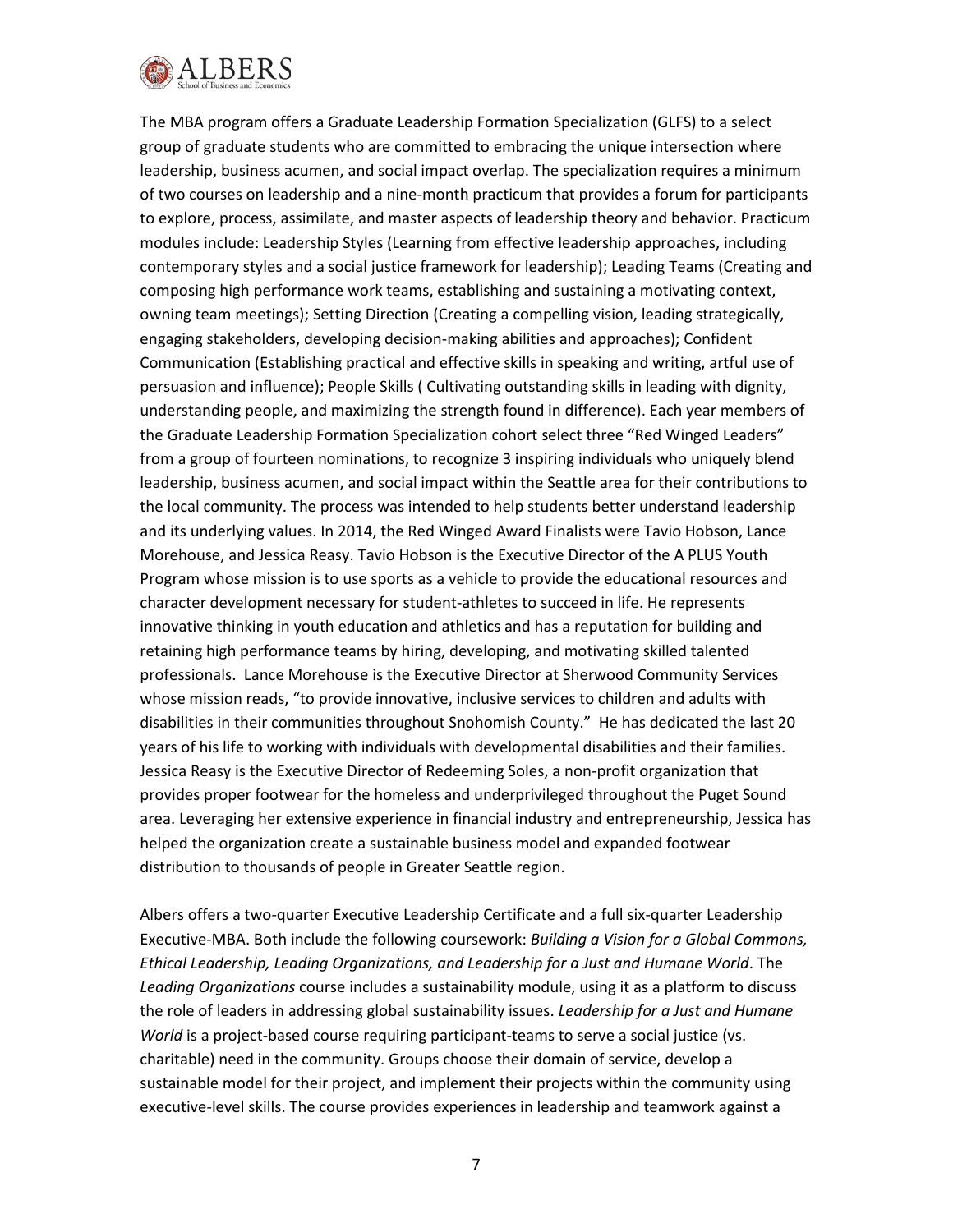

clear set of criteria. Participants learn new methods for making decisions, working in teams, affecting and leading change. And the course is designed to cultivate a richer sense of connection with the broader community, fostering alignment of personal values with organizational and societal needs in order to lead authentically for maximum impact. Examples of past projects include students collaborating as citizen activists to pass legislation in Washington State benefitting foster youth who pursue higher education; students working internationally to provide access to potable water to residents in rural African communities; students working to create, develop, and sustain on-going operation of a community center serving Latino immigrants; and student development of a wellness program for youth in low socio-economic communities where childhood obesity is a chronic issue.

In 2011, the "Albers in India" program for graduate students purchased 300 metric tons of carbon offsets through the Bonneville Environmental Foundation, making the two-week study tour one of the nation's first completely carbon-neutral global education programs.

The ethics and sustainability initiatives in the Albers curriculum are supported by the school's connection to broader efforts in the wider university community. As Seattle University is a Jesuit Catholic university, its mission for justice draws heavily on generally Catholic, and specifically Jesuit traditions.

In 2013 Seattle U. established The Center for Environmental Justice and Sustainability (CEJS), the first of Seattle University's "centers of excellence." The purpose of the center is to promote cross cultural scholarship, teaching, and action in the broad realm of sustainability, both on campus and in interaction with local and global communities. Albers faculty were heavily involved in writing the proposal for the center, along with faculty from Arts and Sciences, Engineering, and Theology. A representative faculty member from Albers has remained on the steering committee since the Center's official launch. Albers faculty member, April Atwood, received a faculty fellowship the first year the center offered them. Her fellowships/project was titled: "How Does Business Address the Social Justice Dimension of Sustainability?"

Albers has also collaborated with the Institute for Catholic Thought and Culture (ICTC) at SU, established officially in 2012. The Institute for Catholic Thought and Culture (ICTC) aims to create opportunities to explore the relevance of Catholic intellectual tradition to the contemporary world, a task proper to a Catholic university. The Institute supports research, education, and projects that expand beyond a strictly Jesuit focus. One initiative is the creation of a Summer Faculty Study Group that supports the formation of faculty in their commitment to social justice as animated by faith. Several Albers faculty have participated and/or led the Summer Study Group. Last year, the ICTC partnered with the Center for Business Ethics to convene a seminar entitled "Economy, Violence, Justice: Catholic Social Thought and Contemporary Issues." Four Albers faculty were involved in that seminar. This coming seminar the ICTC will partner with the CEJS to produce a seminar on the Catholic Tradition at the Nexus of Ecology and Social Justice. At least one business ethicist from Albers is heavily involved in the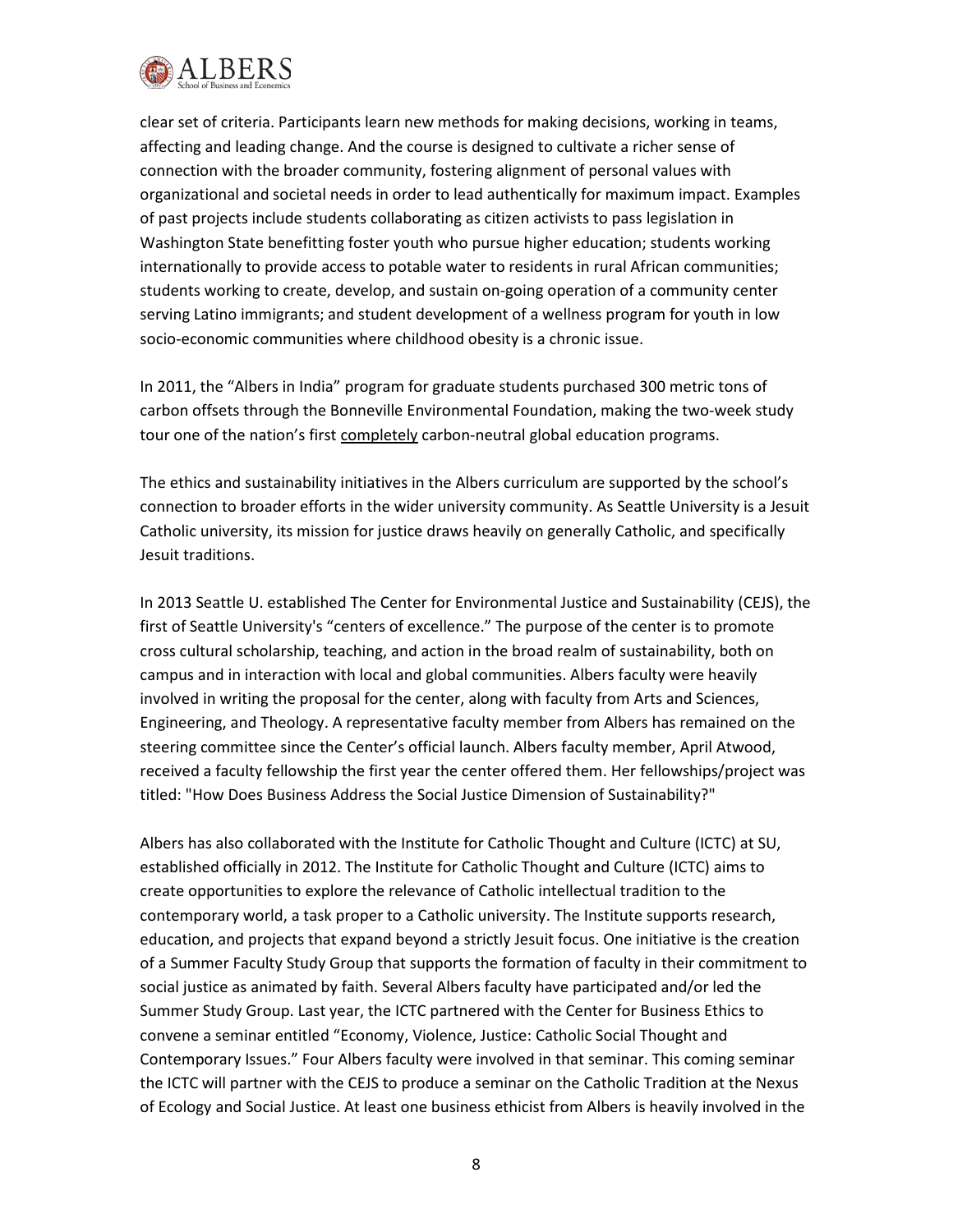

planning, coordination, and facilitation of that event. Another Albers professor, Bonnie Buchanan, was a recipient of a faculty fellowship from the ICTC in 2014-2015 for her work on ""Subsidiarity and Corporate Governance: Working Towards a Common Good".

Relatedly, in 2013, Albers faculty and staff formed a cohort dedicated to advancing the Jesuit mission of the university as it pertains to the Albers context. This group is comprised of Albers alumni from the university Arrupe Seminar on Visions and Foundation of Jesuit Education. This group has coordinated several spiritual and mission-centered retreats for Albers Arrupe Alumni. More recently, it received a grant for the 2013-2014 AY to host a series of workshops on teaching Catholic Social Thought in Albers. To date, there have been three seminars with another two forthcoming. Catholic Social Thought provides an important foundation for ethics, justice, sustainability, and global responsibility in a Jesuit Catholic university.

### **Service learning in courses**

Each undergraduate major is required to offer a service learning course within its curriculum.

Seattle University accounting students have been providing the local community with a valuable tax preparation service since 1975. The program is a joint venture between Seattle University accounting students and the Internal Revenue Service. Students prepare tax returns for the public free of charge. The program was developed with the goal of helping individual taxpayers cope with the complexity of filing an accurate tax return. It gives accounting students a chance to use their skills to help others in the Seattle University community.

In *Environmental and Natural Resource Economics*, students participate in service learning by completing an economic analysis for an environmentally nonprofit organization (taught by Gareth Green). Projects included: a cost-benefit analysis to determine the impact of the Western Climate Initiatives' proposed Cap and Trade program (for the Washington State Office of Financial Management); a cost-benefit analysis of filtering pollutants from entering the Duwamish River (for Seattle Public Utilities); and cost-benefit analyses for maintenance, construction, and sustainability efforts on the Seattle University campus.

In *Business Statistics*, students participate in service learning by conducting a price comparison study for a local nonprofit organization, the Neighborhood Farmers Market Alliance, that runs seven urban Seattle farmers markets (taught by Stacey Jones).

Sections of MBA-level *Leadership Skills and Team Development* have performed service learning projects at a number of organizations including the Ronald McDonald House in Seattle, the Ballard Food Bank, Habitat for Humanity, El Centro de la Raza, Marra Farm (Solid Ground Farm project), Homestead Community Land Trust, YWCA Women's Shelter, Earth Corps – Cheasty Greenspace Restoration, and Union Gospel Mission programs.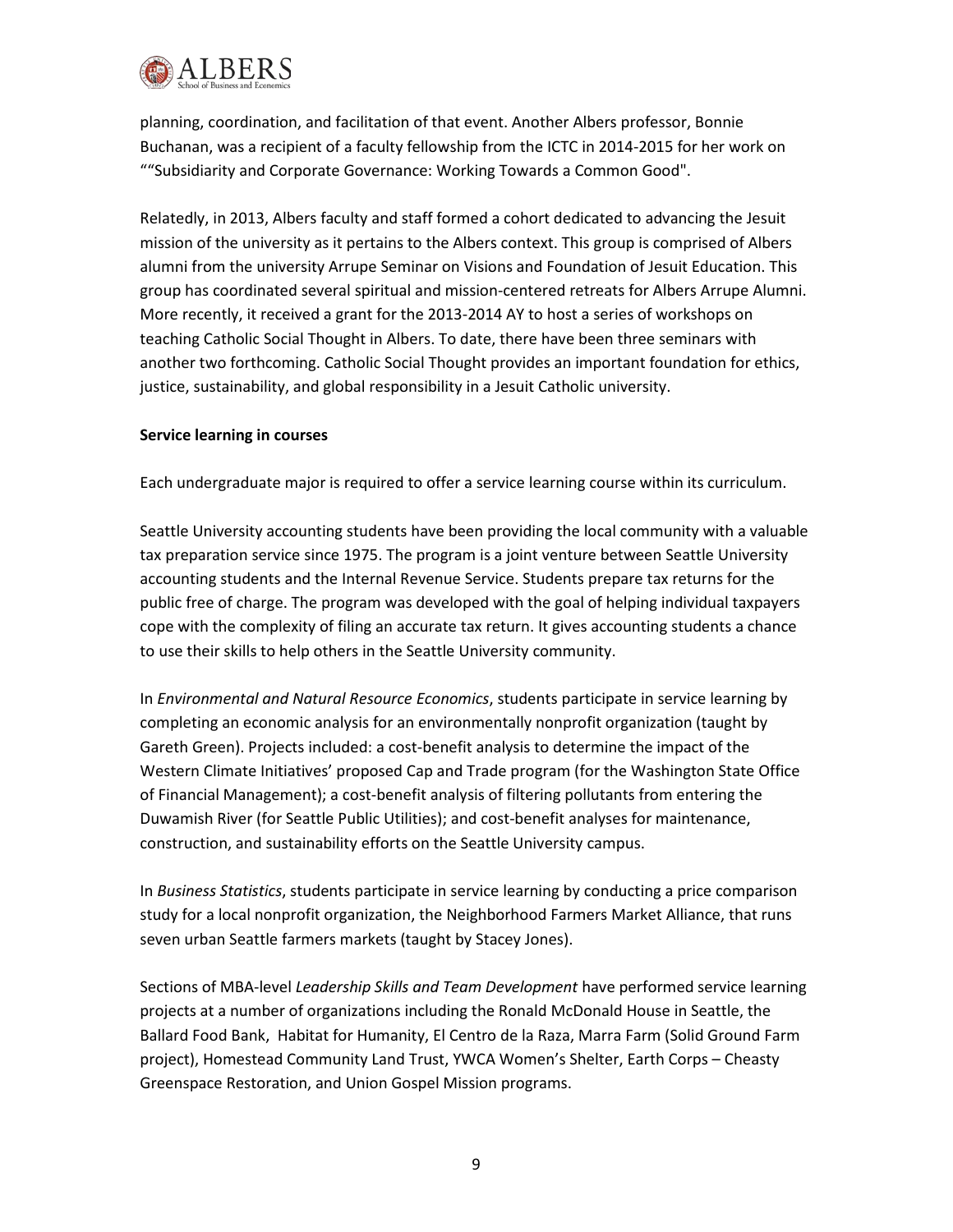

E-Commerce and Information Systems undergraduate courses (part of Albers' Management Department, taught by James Lee) require a quarter-long team project. Many of the teams develop websites to help local small businesses build solid identities on the Web. Teams have worked with a local tea shop, a restaurant, and a consumer products importer. **Pending current data**

*Project Management* is offered as an elective in the MBA Program (taught by Greg Magnan). Teams of students use project management tools to plan and execute "mini make-over" projects for local service organizations. Past projects supported agencies that serve foster youth, adults in transition from substance abuse, at-risk spouses, homeless youth, housing for those living with HIV/AIDS, early childhood learning, low-income senior citizens, and agencies that work to educate the community on organic gardening benefits and techniques.

Service learning projects for *Financial Markets and Institutions* (taught by Bonnie Buchanan) involve working with a local nonprofits and schools. The classes provide financial literacy workshops. The financial literacy workshops include issues such as: Budgeting, Savings versus Checking accounts; managing debt.

Cohorts in the Albers Undergraduate Leadership Program (Winter 2010, Winter 2011, Winter 2012) completed service-learning projects as part of their leadership education (taught by Sharon Lobel). Students provided service to the community as part of Seattle University's annual Labor of Love day. **Pending current data**

The Hong Kong/Viet Nam Study Tour 2012 organized by Quan Le and David Reid incorporated Academic Service-Learning projects at the Center for Sponsoring Agent Orange/Dioxin Victims in Da Nang, and PeaceTrees Vietnam in Quang Tri Province. The students and faculty raised \$500 to support children affected by agent orange/dioxin, and \$725 to remodel a house of a landmine survivor and his family, planted trees at the Danaan Parry Landmine Education Center, purchased toys and school supplies for ethnic minority children at a school near the Vietnam-Laos border. **Pending current data**

Albers also recently launched a study tour to Guatemala. Whilst in the classroom, GuateAbroad focuses on improving effectiveness in cross-cultural communication to help promote the common good in our global society. Outside the classroom, we travel to rural Guatemala in hopes to find ways to champion social justice and create meaningful impact through communication and involvement with Guatemalan organizations. One such example is GuateAbroad's involvement with former UW graduate Britini Port and her company, Uxibal, which means sister in the Mayan language Qu'iche'. Uxibal improves the lives of women in Guatemala, a traditionally male-dominated society, by providing opportunity where little previously existed. GuateAbroad allows students the opportunity to interact, learn and grow from these women, who live in extreme poverty, and are often subject to domestic violence and sexual abuse. The GuateAbroad experience helps SU students to create dialog and become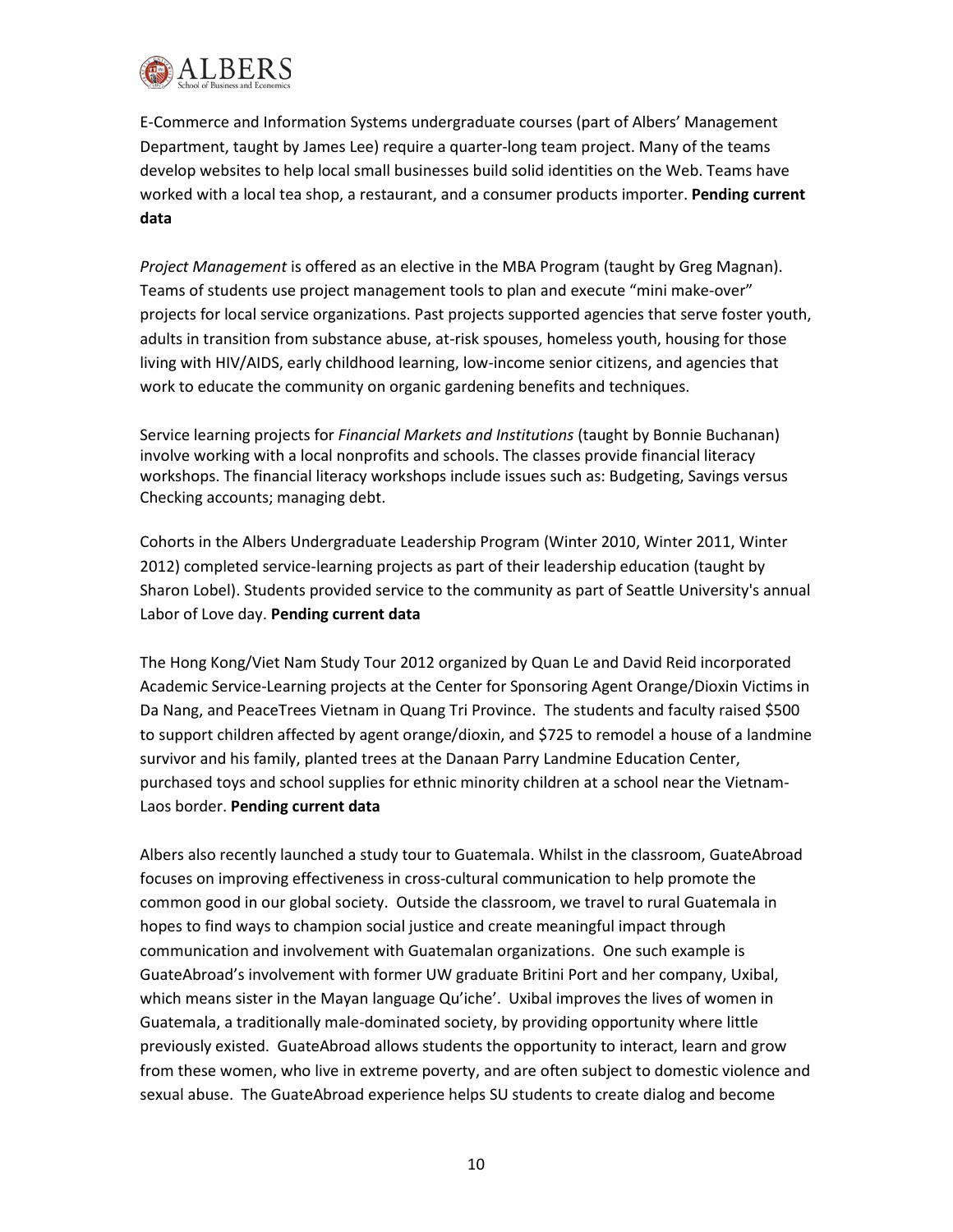

agents of change to enable and empower the marginalized to create better lives for the future.

#### **Related extra-curricular activities**

Seattle University Enactus (formerly SIFE) is a student organization dedicated to serving the community through the promotion of free enterprise activities designed to benefit those in the community struggling to part of the current economic system. Through the projects of Seattle Enactus, we strive to empower people in need, inspire environmental sustainability, and work with the local community to encourage responsible economic development in a sustainable manner. By focusing on the homeless, disadvantaged youth, and struggling small businesses in our local community, Seattle Enactus makes a direct difference in the lives of those affected. SU Enactus also works with Chhori, a non-profit in Nepal, to improve conditions for women including women's empowerment and fighting the young girl sexual slave trade locally. Seattle Enactus is dedicated to educating the whole person, to professional formation, and to empowering leaders for a just and humane world and is in direct alignment with Seattle University's Mission. Seattle University's Enactus team devotes thousands of hours volunteering in Seattle and around the world empowering individuals to improve their quality of life and standard of living.

### In 2014, Seattle Enactus projects included:

(1) empowering the homeless to gain jobs by orchestrating a three-phase project: (a) nonperishable food drives were organized collecting tens of thousands of pounds of canned food then they were delivered to the homeless on the streets of Seattle and in homeless shelters; (b) training programs were implemented at a regional homeless shelter to assist women develop the skills necessary to acquire jobs; (c) a career fair was orchestrated for men and women from regional homeless shelters and veterans, including those from the training program at the women's shelter, with Seattle Enactus sponsors performing real interviews and hiring individuals;

(2) working with small businesses in Seattle to develop their potential by developing business plans and implementing more efficient structures to optimize performance and maximize utility; Seattle Enactus is providing marketing and accounting support to these small businesses, and acting as a liaison between community members and small businesses;

(3) assisting in the further development and oversight of Redeeming Soles, a 501.c.3 non-profit created by SU Enactus to distribute new and partially used shoes to the poor of Seattle. In 2014, over 100,000 pairs of shoes were redistributed to the poor of Seattle utilizing 14 other nonprofits in the supply chain to distribute the shoes. Support from numerous local companies including the Seahawks and United Way has made Redeeming Soles a recognized non-profit in Seattle;

(4) Working with Chhori, a non-profit in Nepal dedicated to improving the conditions for women in Nepal including reducing the sexual slave market in Katmandu. Members of SU Enactus have traveled to Nepal, set up a business plan for Chhori that produced several large funding grants and recognition, and provided medical advice for young women there (a student consultant and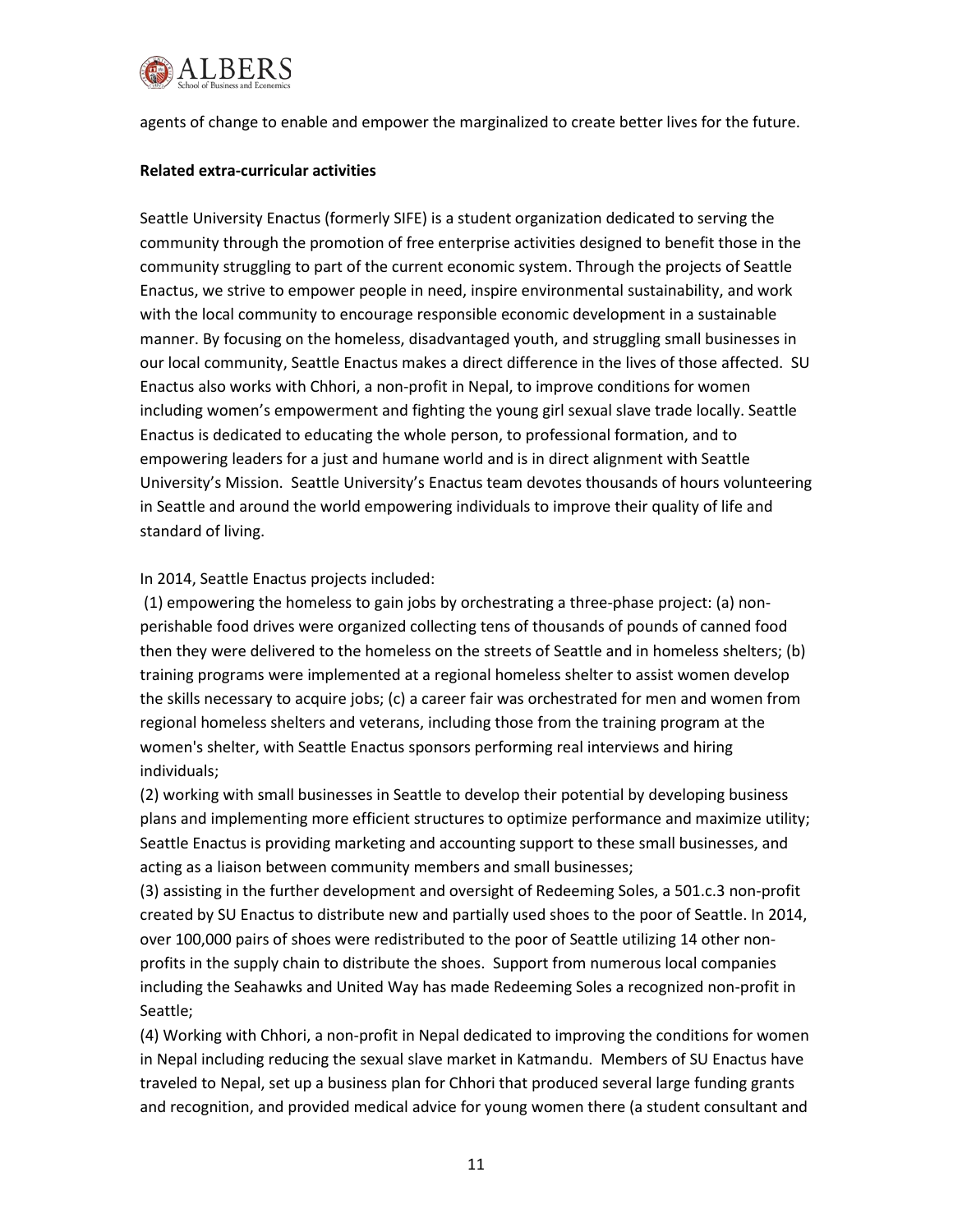

nursing major went). Now Seattle University is sending a representative to Chhori to determine if SU will support the Mission of this organization.

(5) Creating a business plan for "Unleash the Brilliance" to reduce and eliminate truancy in King County. In the spring of 2014, UTB won the Social Innovation Award in the Harriet Stephenson Business Plan competition winning \$2500. The business plan done for UTB contributed significantly to UTB receiving over \$20,000 in less than a year to increase school attendance and reduce truancy.

(6) Providing innovation and entrepreneurship training to Seattle University students and community members with Innovation Week. Enactus students significantly contributed to over 750 individuals attending the week of panels, lectures, and workshops on innovation in law, business, and engineering. Speakers included VP of T-Mobile, Founder and CEO of Moz (SEO firm), President of the Federal Reserve Bank of San Francisco, and lawyers from regional law firms.

|                                          | Hours | <b>Students Involved</b> | Corporate # |
|------------------------------------------|-------|--------------------------|-------------|
| Career Development in Seattle            | 300   | 6                        | 2           |
| <b>Career Summit</b>                     | 122   | 7                        | 5           |
| Women's Empowerment Nepal                | 740   | 4                        | 8           |
| <b>Small Business Consulting Service</b> | 468   | 8                        | 4           |
| <b>Innovation Week</b>                   | 150   | 15                       | 0           |
| <b>Redeeming Soles</b>                   | 170   | 5                        | 1           |
| Youth Business Plan Development          | 125   | 8                        |             |

Seattle Enactus is sponsored by Albers, but is a cross-campus organization with a diverse membership according to major. The average SU Enactus student volunteered 100 hours of his/her time to projects this year. The core team consisted of 20 active students.

The Seattle University Project Center was established in 1987 as a collaboration between the College of Science and Engineering and the Albers School of Business and Economics. The Project Center links small teams of students with companies and nonprofit organizations to work on real-world business and engineering challenges. Albers MBA students work on projects in teams under faculty supervision, as part of three consulting courses: *International Business Consulting*, *New Ventures Consulting*, *Social Entrepreneurship*, and *Sustainable Business Consulting*. Each student provides approximately 100 hours of work in an academic quarter. Over thirty-five MBA teams have successfully consulted with small businesses, including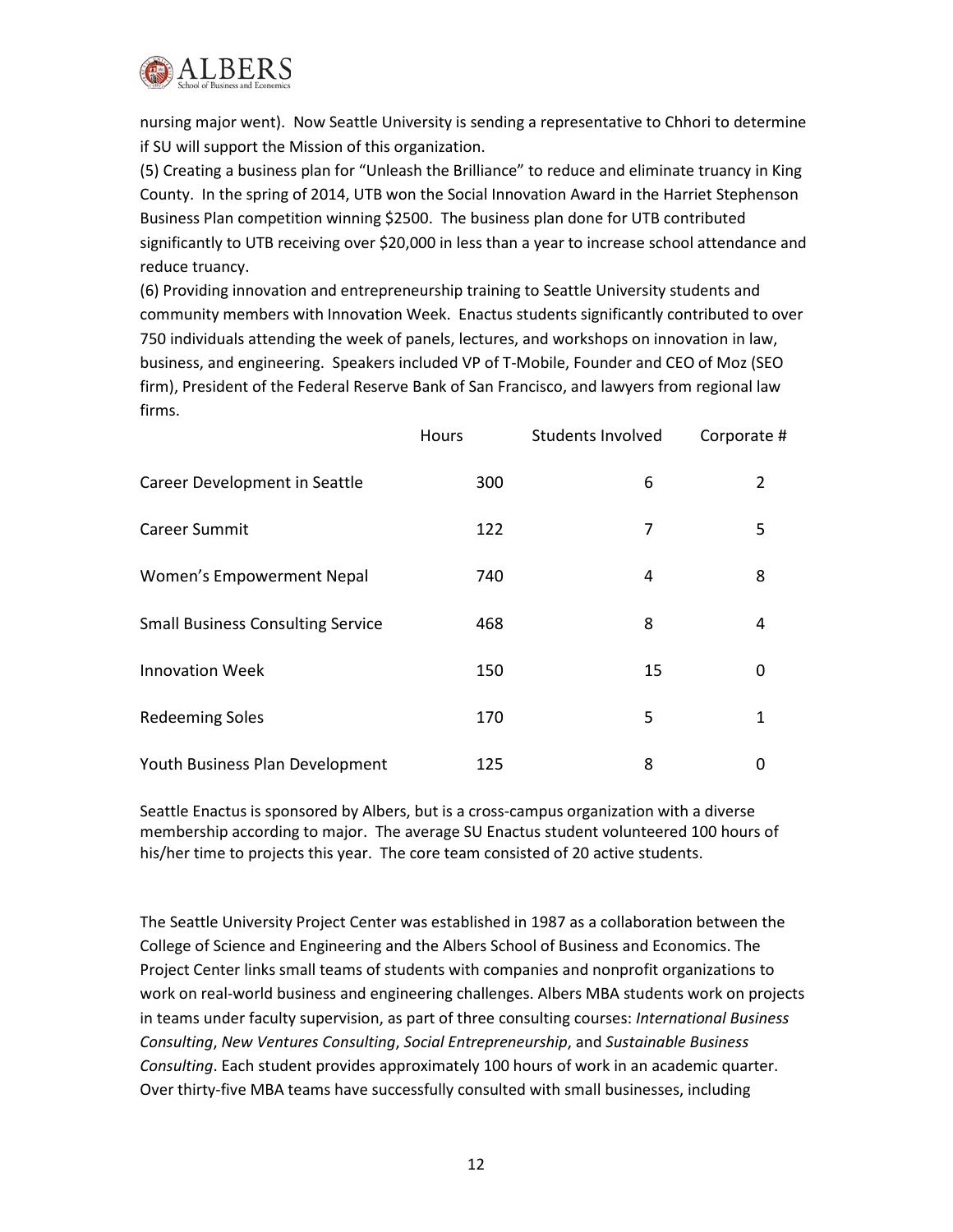

restaurants, retail stores, a print shop, and an independent video store. One multi-year project is especially noteworthy: Ten teams of MBA students have worked closely with Sound Transit, Seattle Central Community College, and the Capitol Hill neighborhood business community to develop plans to mitigate the effects of a large public works construction project. Another multiyear project has meant teams have worked with TwispWorks, a public development authority (now a nonprofit) in the Methow Valley, on projects ranging from economic development assessments to marketing plans for existing and startup businesses in the area to helping local agricultural producers obtain a grant from the US Department of Agriculture to develop a marketing program for high-quality agricultural products grown/raised in the Valley. **Pending current data**

Albers graduate students have participated in the MBA Service Project every April. This is a nation-wide initiative, partnering with other Jesuit schools, to serve our communities. In 2010, students collected office supplies and donations for Washington Cash, a local non-profit organization that serves low-income entrepreneurs. In 2011, Albers MBA students partnered with CAMP: Central Area Motivation Program. Students donated non-perishable food items, baby materials, or toiletries during service week. In 2012, Albers MBA students partnered with MAGIS office and the Office of Alumni to provide service at various sites around Seattle, including St. Francis House and Yesler Terrace. Students, faculty and staff were given the option of what kind of service they wanted to offer (ie., clean, paint, grounds, etc.). The program was coordinated by the Albers Graduate Students Association and the office of Albers Graduate Programs. Currently, these Service Projects are coordinated at the university level.

Moneythink is a student club in the Albers School, comprised mainly of business students (but open to all. Moneythink reaches out to neighborhoods that are economically disadvantaged and vulnerable. Club members run workshops for high school students on financial literacy and teach basic money management skills. At the same time, the club molds university students into teachers, mentors, and leaders, so that they members gain valuable on-site training and experience. The club's mission statement reads: "Moneythink aims to foster smart money management among high school students, promoting decisions and habits that will lead to a lifetime of financial independence. Through a flexible curriculum, discussion-based classes, and connecting students with bright and motivated college-age mentors, we give students encouragement and support to set ambitious goals, and the tools they need to reach them."

The Albers Innovation and Entrepreneurship Center conducts an annual business plan competition and sustainability is one of the screening criteria. A Social Enterprise award is one of the prizes in the competition.

Alpha Kappa Psi (AKPsi) business fraternity is the largest student business organization on Seattle University's campus. The mission of AKPsi is to develop fraternity members (both men and women) and promote business education, including the role business plays in the community. To this end, the fraternity has engaged in a number of service events such as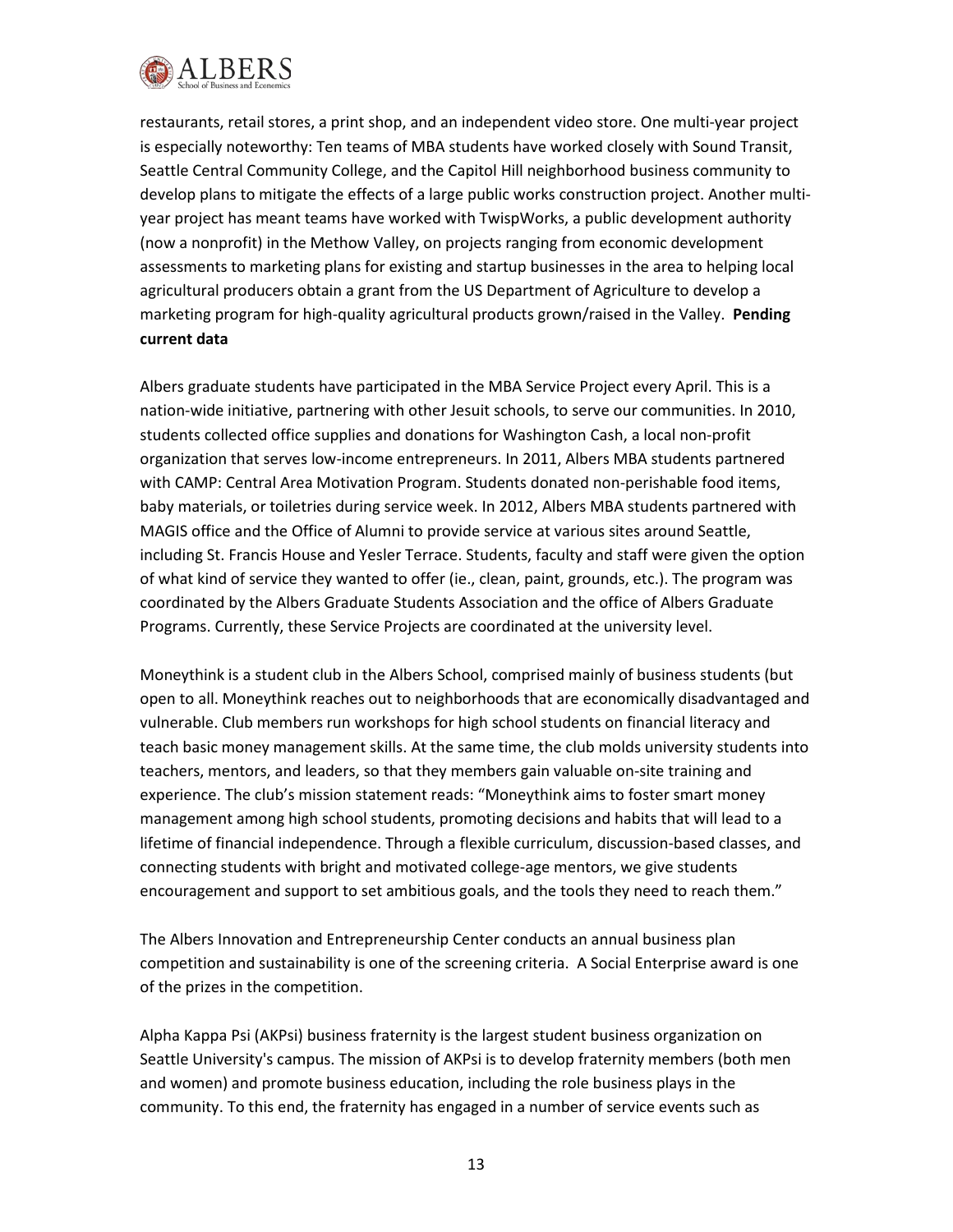

canned food drives, Junior Achievement, Northwest Harvest and raising funds for the Ronald McDonald House. Through these activities, the club enables leadership formation and the opportunity to practice skills acquired in business courses in support of the neighborhoods bordering the Seattle University campus.

Beta Alpha Psi (honorary accounting society) conducts numerous community service activities every year. Sixty accounting students have provided service to the community in a variety of ways. Examples include: cleaning the area around Seattle University for Adopt-a-Street, providing financial literacy training to dorm residents, working at Lifelong Aids Alliance, working with local elementary students and providing them with books.

Another, newer club at Albers is the Business Ethics club, founded in 2013. The business ethics club has recently been rebranded Zeta Epsilon Mu (ZEM): Zenith of Ethical Markets. The club's motto is Advancing Global Justice & Sustainability Through Business. ZEM aims to raise awareness about justice and sustainability and appeal to students' aspirational visions for a better future, guided by ethical business in action and social entrepreneurship. We inspire collaborative leadership across all areas of business and economics by educating and empowering our community with ethical and sustainable practices. Their mission is animated by SU's mission "to inspire and create true leaders for a just and humane world". To date the club has mainly focused on educational tasks around business ethics and sustainability. They have also supported the work of the Center for Business Ethics in the yearly Ethics Week at Albers every spring from 2013-2015.

Seattle University has participated in numerous Ethics Bowls for the past few years. In 2011 and 2012, the university sent a team to compete at the Northwest Regional Ethics Bowl. Their faculty advisor hailed from Albers, as did several of the team members. Likewise, Albers specifically has participated in the International Business Ethics Case Competition in 2011. Recently, the university has turned its focus to the Independent Colleges of Washington ethics bowls. Through 2014, an Albers faculty took the lead on coaching the SU team. The team always includes students from Albers.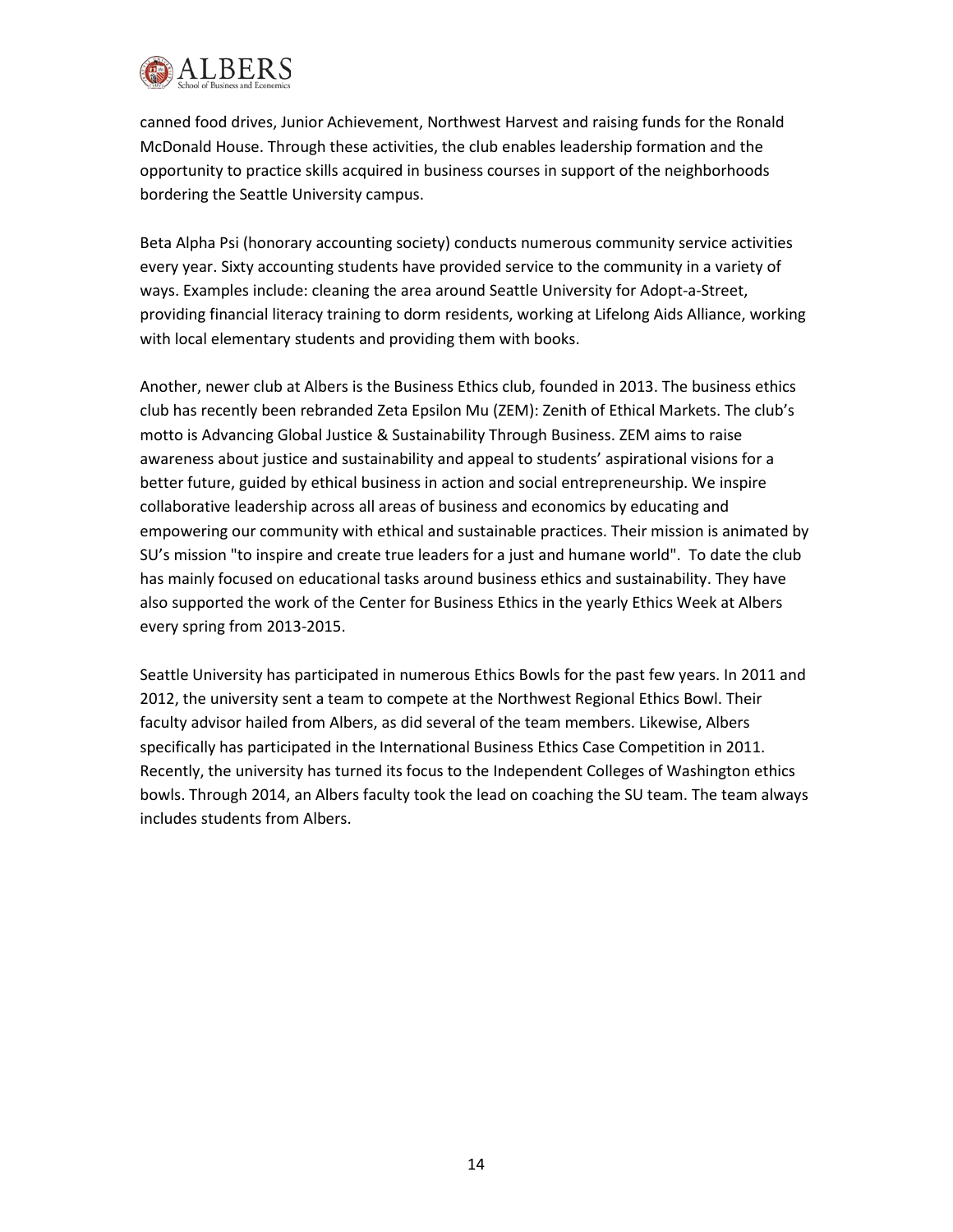

## **Research-related activities, as described in the second and fourth Principles**

**Principle 2:** Values: We will incorporate into our academic activities and curricula the values of global social responsibility as portrayed in international initiatives such as the United Nations Global Compact.

[Principle 2 is repeated here because we consider research to be an "academic activity."]

**Principle 4:** Research: We will engage in conceptual and empirical research that advances our understanding about the role, dynamics, and impact of corporations in the creation of sustainable social, environmental and economic value.

\*

**Albers faculty published the following papers in peer-reviewed journals over the past five years, and one book, with primary focus on issues related to responsible management (on ethics and sustainability broadly construed):**

(organized alphabetically by author, names of co-authors from other schools in parentheses)

"Improving International Students' Understanding of Local Culture and Financial Institutions: A Service Learning Application," Journal of International Education in Business (2014), by Bonnie Buchanan

"Shareholder Rules and Practice: Evidence from a Comparison of the US and UK. American Business Law Journal," (Lead Article) (2012), by Bonnie Buchanan (co-authored with Jeffry Netter, Annette Poulsen and Tina Yang).

"Integrating a Social Justice Perspective in Economics Education: Creating a Distinctly Catholic Education," *Catholic Education, A Journal of Inquiry and Practice* 13:4 (2010), by Dave Carrithers and Dean Peterson

"Moral and amoral conceptions of trust, with an application in organizational ethics," *Journal of Business Ethics* 112:1 (2013), by M.A. Cohen and J.W. Dienhart

"Empathy in business ethics education," *Journal of Business Ethics Education* 9 (2012), by Marc A. Cohen

"Empathy in business ethics education redux," *Business Ethics Journal Review, 2:1*, 1-7 (2014), by Cohen, M.A.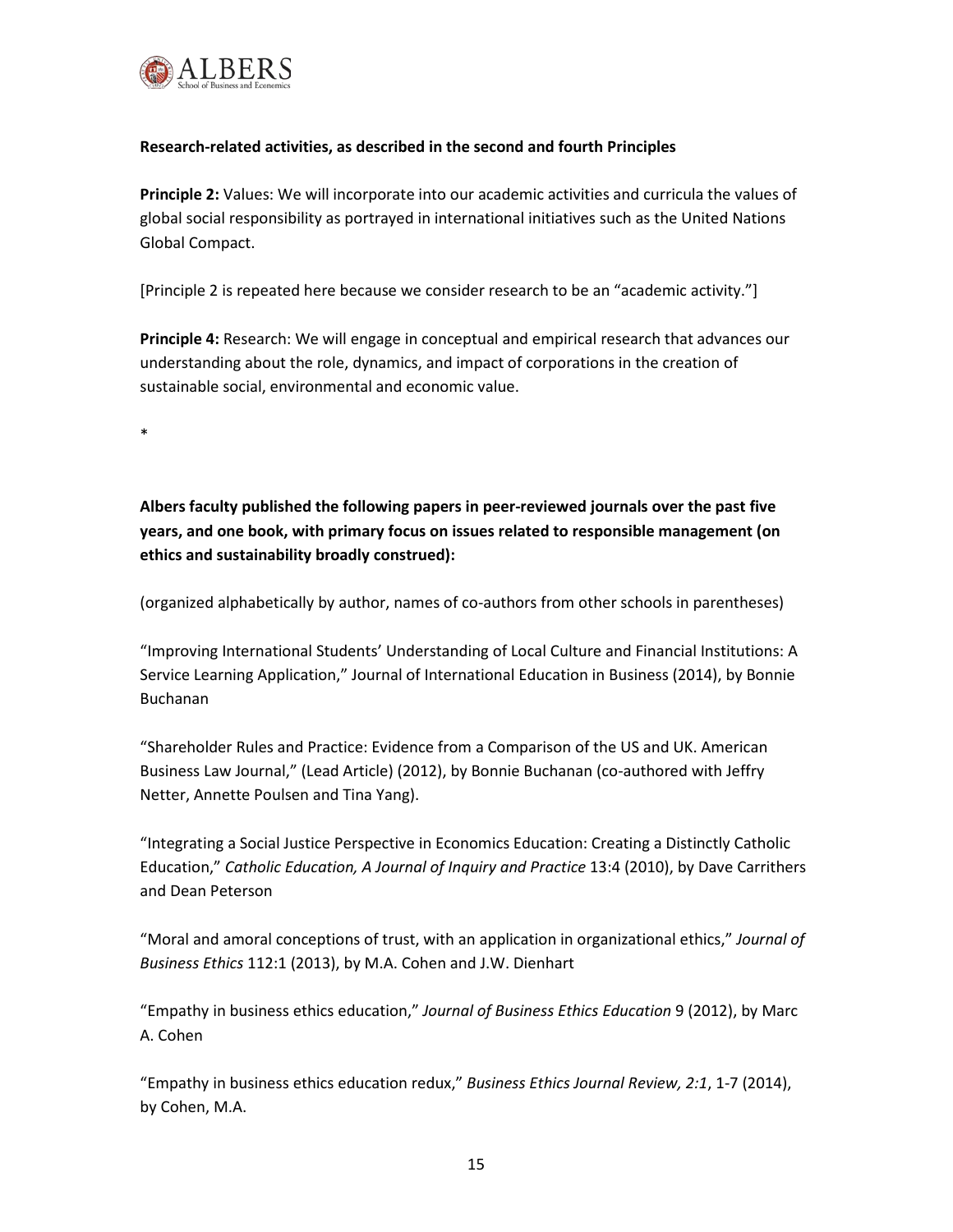

"Genuine, non-calculative trust with calculative antecedents: Reconsidering Williamson on trust." *Journal of Trust Research, 4:1*, 44-56 (2014), by Cohen, M.A.

"The Narrow Application of Rawls in Business Ethics: A Political Conception of Both Stakeholder Theory and the Morality of Markets," *The Journal of Business Ethics* 113:1 (2013), by Marc A. Cohen

"Citizens, Kant and corporate responsibility for the environment," in Denis G. Arnold and Jared Harris (eds.), Kantian Business Ethics: Critical Perspectives (Edward Elgar, 2012), by M.A. Cohen and J. Dienhart

"Sustainability cross sector collaboration institutions, and governance," *Business Ethics Quarterly*, 20:4 (2010), by John Dienhart

"Sustainability, Collaboration, and Governance: A Harbinger of Institutional Change?" *Business and Society Review* (2010), by John W. Dienhart and Jessica Ludescher.

"Environmental Choices and Huperbolic Discounting:An Experimental Analysis." Environmental and Resource Economics. Published online: August 12, 2014, Print: Forthcoming, by Gareth P. Green (and Timothy J. Richards)

"Learning Statistics at the Farmers Market? A Comparison of Academic Service Learning and Case Studies in an Introductory Business Statistic Course," *Journal of Statistics Education*, forthcoming (November 2011), by Bridget Hiedemann and Stacey Jones

"Does voluntary corporate citizenship pay? An examination of the United Nation's Global Compact," *International Journal of Accounting & Information Management* Vol. 19: 3 (2011), by M. Kimbro and Z. Cao

"Financial Performance and Voluntary Environmental Disclosures during the Asian Crisis," *International Journal Business Performance Management* 12: 1 (2011), by M. Kimbro (and S. Rosen Melendy)

"Sustainability in Capital Budgeting Decisions" in Corporate Sustainability: A Revolution for the Economy, Products and Processes, Taticchi, Carbone and Albino (Eds.) Springer, NY. 2013. ISBN 978-3-642-37017-5, 2013 by M. Kimbro.

"Values Change for Survival." *Journal of Law, Business and Ethics*. Volume 20 (2014), by G. Lasprogata

"Corporate Citizenship & Creative Collaboration: Best Practices for Cross-Sector Partnership."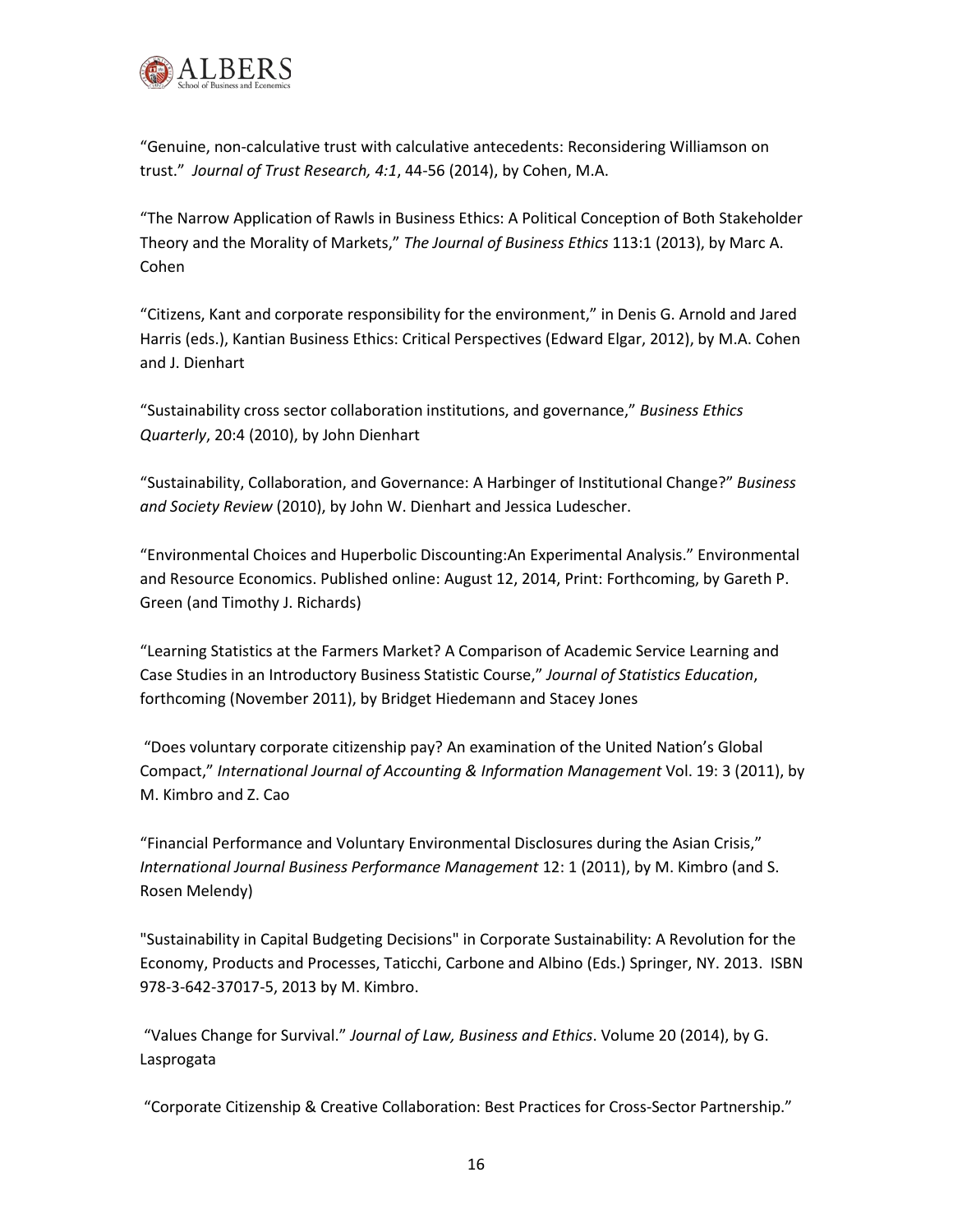

*Journal of Law, Business and Ethics*. Volume 18 (2012), by G. Lasprogata, coauthored with (M. Cotton)

"Caritas in Veritate: Promises and Challenges of the Catholic Contribution to Sustainability," *Journal of Catholic Social Thought* 9: 2 (Summer 2012), by Jessica Christie Ludescher

Opening Pandora's Box: Corporate Social Responsibility Exposed," *The Independent Review: A Journal of Political Economy* 15:1 (2010), by Jessica C. Ludescher and Rubina Mahsud

"Sustainable Development and the Destruction of the Amazon: A Call for Universal Responsibility," *Environmental Ethics* 33:2 (2011), by Jessica C. Ludescher

"We are the Corporation: Dispersive CSR," *Business and Society Review 117:1* (2012), by Jessica Christie Ludescher, Rubina Mahsud, and Gregory E. Prussia

"Developing Dual-Agenda Leaders: Pedagogy Design and Impact in a Leadership Executive MBA," *Journal of Corporate Citizenship 43: Autumn* (2011), by Sharon Lobel and Marilyn Gist.

"Predicting Organizational Responsiveness to Poverty: Exploratory Model and Application to Brazil and the United States," *European Management Journal 31* (2013), by Sharon Lobel

"On Supply Chains and Reputation Risk: Tracking Changes in Supplier Codes of Conduct," *International Journal of Procurement Management* (forthcoming), by Gregory M. Magnan, Talia Alcantar (MBA student), Kenneth Henshaw (MBA student), (S.E. Fawcett)

Mastering the Chargemaster: Minimizing Price-gouging and Exposing the Structural Flaws in the Healthcare "Market", Pittsburgh Journal of Environmental and Public Health Law," Vol. 9, No. 1 (2015), by John McLean and Vinay Datar

"Female Immigrant Entrepreneurship in India," in *Female Immigrant Entrepreneurs: The Economic and Social Impact of a Global Phenomenon*, Halkias, Daphne, Thurman, Paul, Harkiolakis, Nicholas, Hwang, Rebecca, Okpara, John and Smith, Celina. (Eds.) (Gower Publishing Limited, Hampshire, UK, 2011), by Meenakshi Rishi

"Comparison of Ethical Behavior: Individual Perceptions and Attitudes Towards Entrepreneurs", Journal of Leadership, Accountability and Ethics", 8(5), 32-43 (2011), by Leo R. Simpson (and J.H. Batchelor, S.G. Gibson, M.L. Harris)

"Students' Perceptions of Ethical Behavior--A Comparison of Attitudes Towards Entrepreneurs and Traditional Business Managers", *Journal of Applied Management and Entrepreneurship* 85:5 (2012), by Leo Simpson, (co-authored with J. Batchelor, M. Harris and S. Gibson)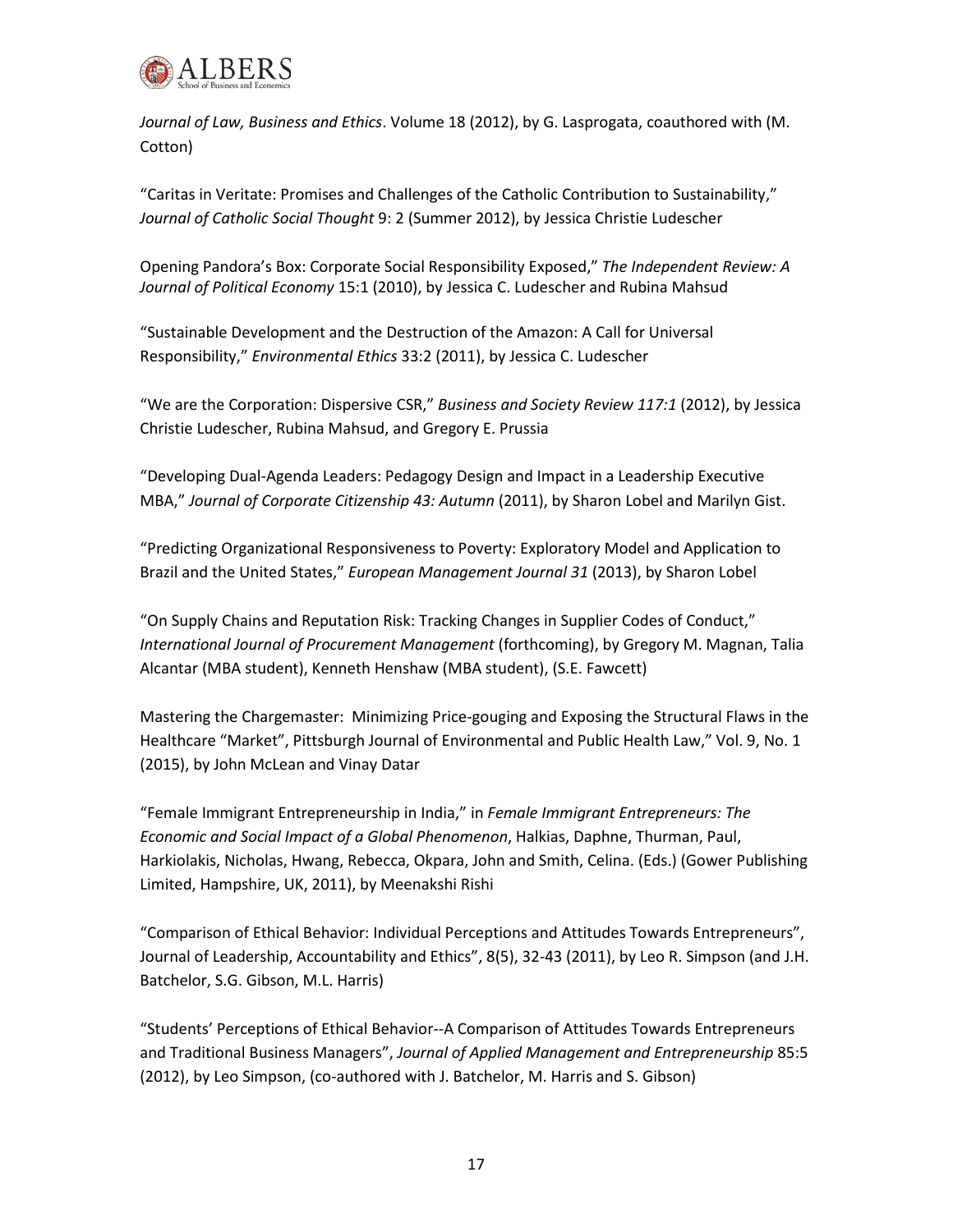

"The Effects of Insider Trading Restrictions: Evidence from Historical Dividend Initiations and Omissions. " *Journal of Financial Research* 35: 1 (2012), E.W. Wehrly, (co-authored with J.K. Tanimura)

"The Market Value and Reputational Effects from Lost Confidential Information," *International Journal of Financial Services Management* 5:3 (2015), by E.W. Wehrly

"Hypocrisy at The Lectern: Do Our Personal Lifestyle Choices Reflect Our Spoken Commitment to Global Sustainability?" *Journal of Management for Global Sustainability* 1 (2012), by Bill Weis

*Socially Responsible Investment in a Global Environment* (Edward Elgar Publishing Limited, U.K., 2010), by (Hung-Gay Fung), (Sheryl A. Law), and Jot Yau

"Business Ethics Research: A Global Perspective," *Journal of Business Ethics*, 95:1 (August 2010), by (K.C. Chan), (H.-G. Fung), and Jot Yau

"Using a Social Enterprise Service-Learning Strategy in an Introductory Management Accounting Course," *Issues in Accounting Education* 27:1 (2012), by Tina Zamora

"One Laptop Per Child: The \$100 Challenge*" Issues in Accounting Education*, Vol. 27:3 (2012), by Tina Zamora (and Andrea Alston Roberts)

**In addition to these publications, faculty members have presented research on ethics and sustainability topics at academic meetings across the business disciplines.**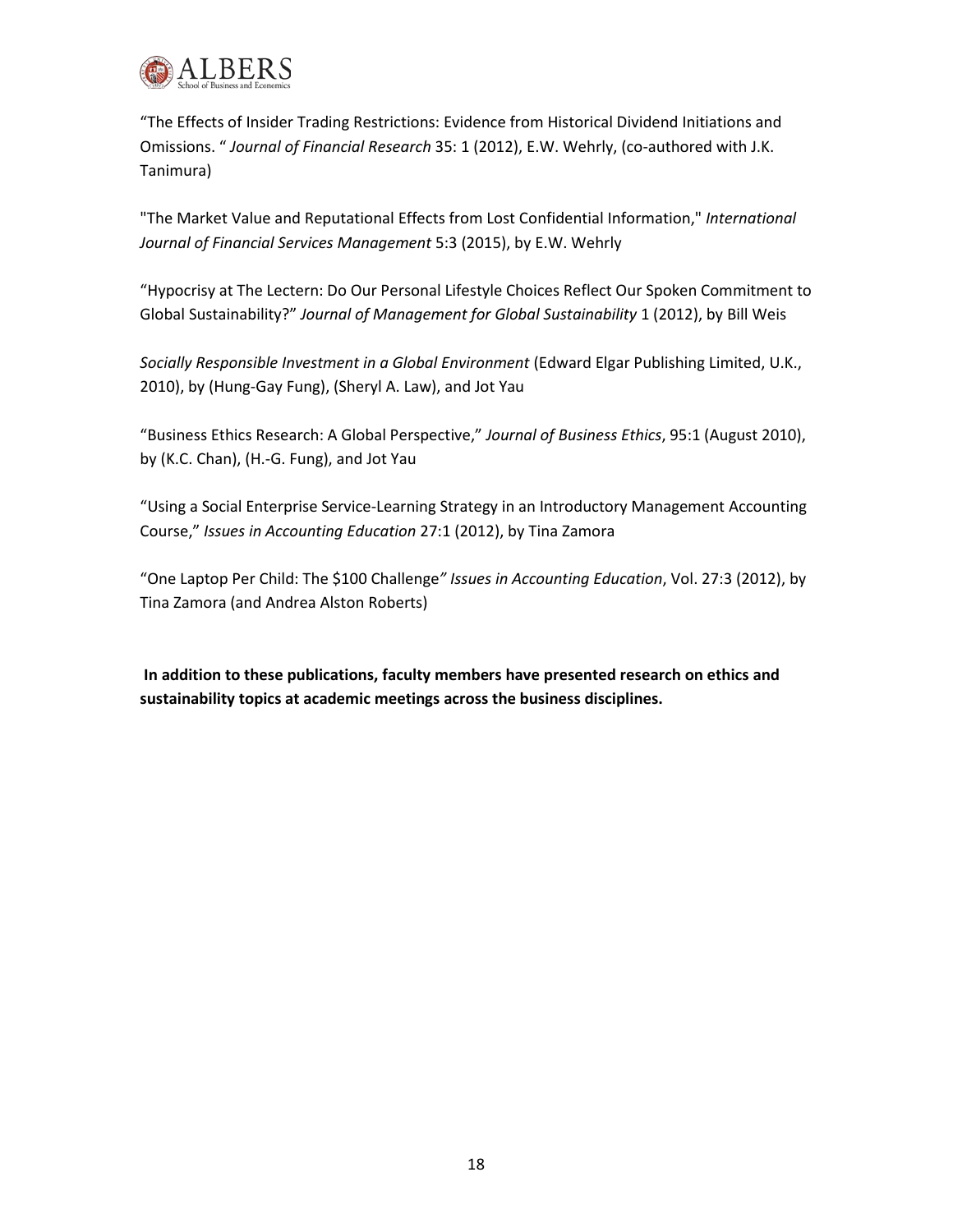

## **Engagement with the broader community, as expressed in the fifth and sixth Principles**

**Principle 5:** Partnership: We will interact with managers of business corporations to extend our knowledge of their challenges in meeting social and environmental responsibilities and to explore jointly effective approaches to meeting these challenges.

**Principle 6:** Dialogue: We will facilitate and support dialog and debate among educators, business, government, consumers, media, civil society organizations and other interested groups, and stakeholders on critical issues related to global social responsibility and sustainability.

We understand that our own organizational practices should serve as examples of the values and attitudes we convey to our students.

### **Albers' involvement in the broader community is expressed in a number of programs.**

The service learning projects and extracurricular activities described in the section on Educational Activities also make a significant contribution to the surrounding community.

Albers sponsors two programs for high school juniors and seniors; the programs are intended to introduce the students to the basics of business, introduce them to college life, and talk with them about the option of applying to Albers. The Summer Business Institute is a program for high school juniors from underrepresented minorities (defined as Hispanic, African American, and Native American Indian). For the past 12 years 20-30 students from around the Puget Sound region have come to campus for four days to live in the dorms, eat on campus, take business classes, visit sponsoring corporations, and experience college life. The business classes are taught by Albers professors and include courses such as finance and accounting, business ethics, business law, management, marketing, business communications, entrepreneurship, and economics. Students are also briefed on the college admissions process and financial aid. In addition, during winter quarter, Albers partners with the Seattle Public Schools through their career academies, including the Academy of Finance, to offer students an introduction to business. High school juniors and seniors come to campus once a week to learn the basics of business, including finance, marketing, entrepreneurship, ethics, economics, and management. As with the Summer Business Institute, the courses are taught by Albers professors.

The Community Development and Entrepreneurship Clinic provides business and legal consulting services to the underserved and minority members of the Seattle community. The Clinic itself is a joint venture between the Albers School of Business and Economics and its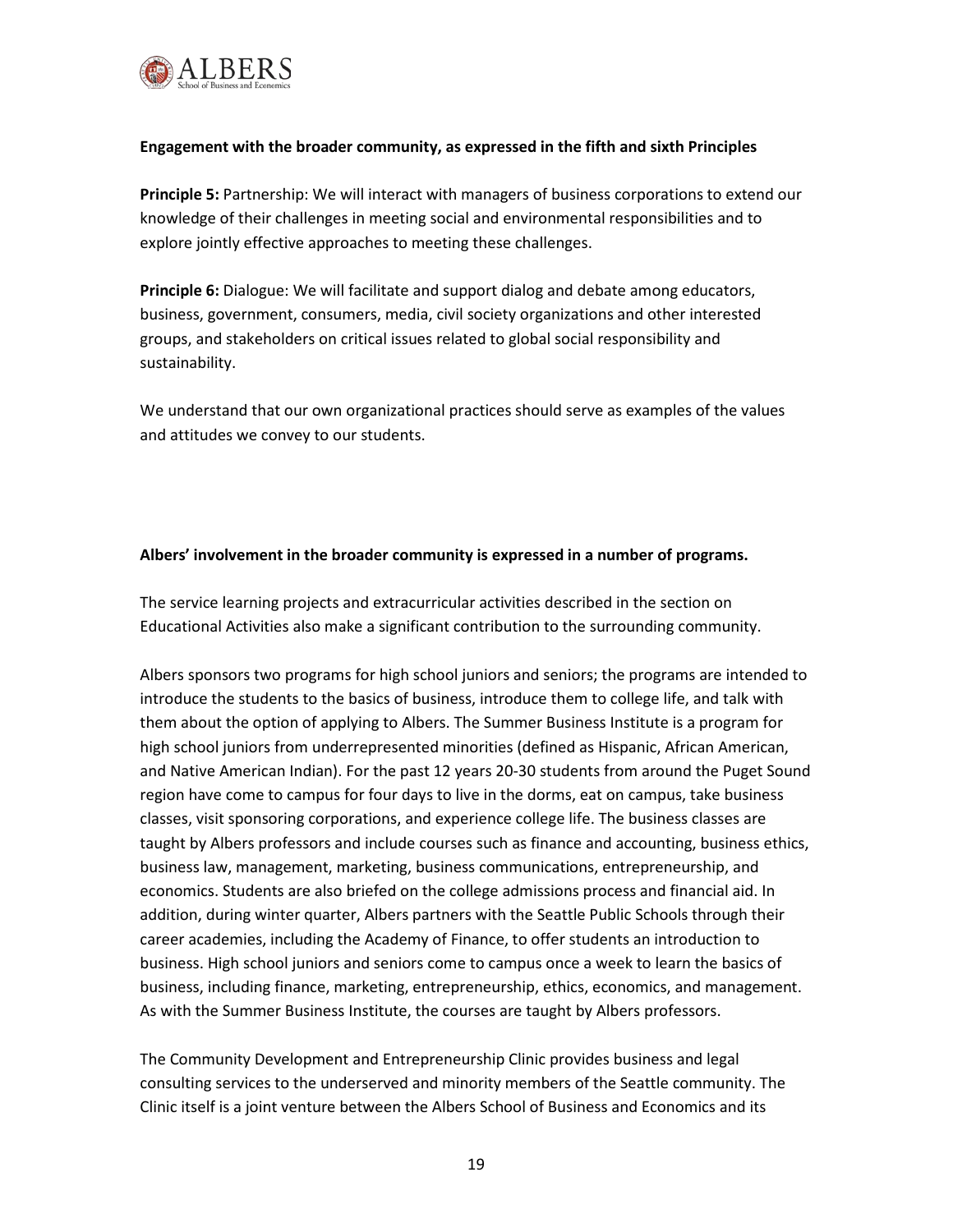

Entrepreneurship Center and the Seattle University School of Law: MBA and law students work under the supervision of student mentors and faculty. Clients come to the Clinic primarily from two community based micro-lenders, Community Capital Development (www.seattleccd.com) and Washington CASH (www.washingtoncash.org). To date, the Clinic has served over 75 clients. One of the more impressive stories involves a woman who came to us the first year of the Clinic and has since participated in two additional projects; she has grown her company from something barely subsisting to now generating over \$100,000 per year in revenue. The Entrepreneurship Center raised funds from donors to guarantee loans provided to the Clinics' clients by the two micro-lenders mentioned above. In addition, Seattle University lent Community Capital Development (CCD) funds to support micro-loans made to organizations in the Seattle U. neighborhood; and as part of this agreement Albers students assist CCD in loan request due diligence. **Pending current data**

A number of speakers addressed social and environmental responsibilities in the context of global business and entrepreneurship, including: Ron Armstrong, CEO of PACCAR, Lieutenant General Stephen Lanza, Commander, I Corps, Joint Base Lewis-McChord, John Williams, President & CEO of the Federal Reserve Bank of San Francisco, Ray Conner, Vice Chairman of The Boeing Company and President & CEO of Boeing, Brad Tilden, President & CEO, Alaska Airlines & Alaska Air Group, CEO, Horizon Airlines, Spencer Rascoff, CEO, Zillow.com, Steve Davis, President & CEO of PATH, who spoke as part of the Albers Executive Speakers Series, Howard Schultz, President & CEO of Starbucks, Jim Sinegal, former CEO of Costco Wholesale, David Beckman, President of Bread for the World, and representatives from Point32 addressed the development of a the Bullitt Foundation Building, the world's greenest office building.

Albers courses actively involve outside speakers on a regular basis. In the 2011-2012 academic year we had 267 outside speakers, and expect a similar number going forward. **Pending current data**

The Center for Business Ethics held, in Fall 2013, a multi-faith conference devoted to the document published by the Pontifical Council on for Justice and Peace entitled, "The Vocation of the Business Leader." Over 200 participants joined businesspeople and academics discussing real-life experiences of how faith and humanistic traditions influence and sustain ethical business practices. The keynote speaker at the conference was Dr. Michael Naughton, a major architect of the document. Business speakers included executives from Costco, REI, and representatives of businesses from Africa and South America. Scholars included professors from DePaul University, the University of St. Thomas – St. Paul Minneapolis and Yeshiva University.

The Internal Audit program sponsored an Auditing sustainability conference in June 2014. We invited national speakers to share their thoughts on the evolving field of Sustainability Audit. Topics included measuring, reporting, and auditing. Speakers hailed from Microsoft, Deloitte and Touche LLP, Moss Adams, SASB, Board of Environmental Health and Safety Certified (BEAC), and Seattle University.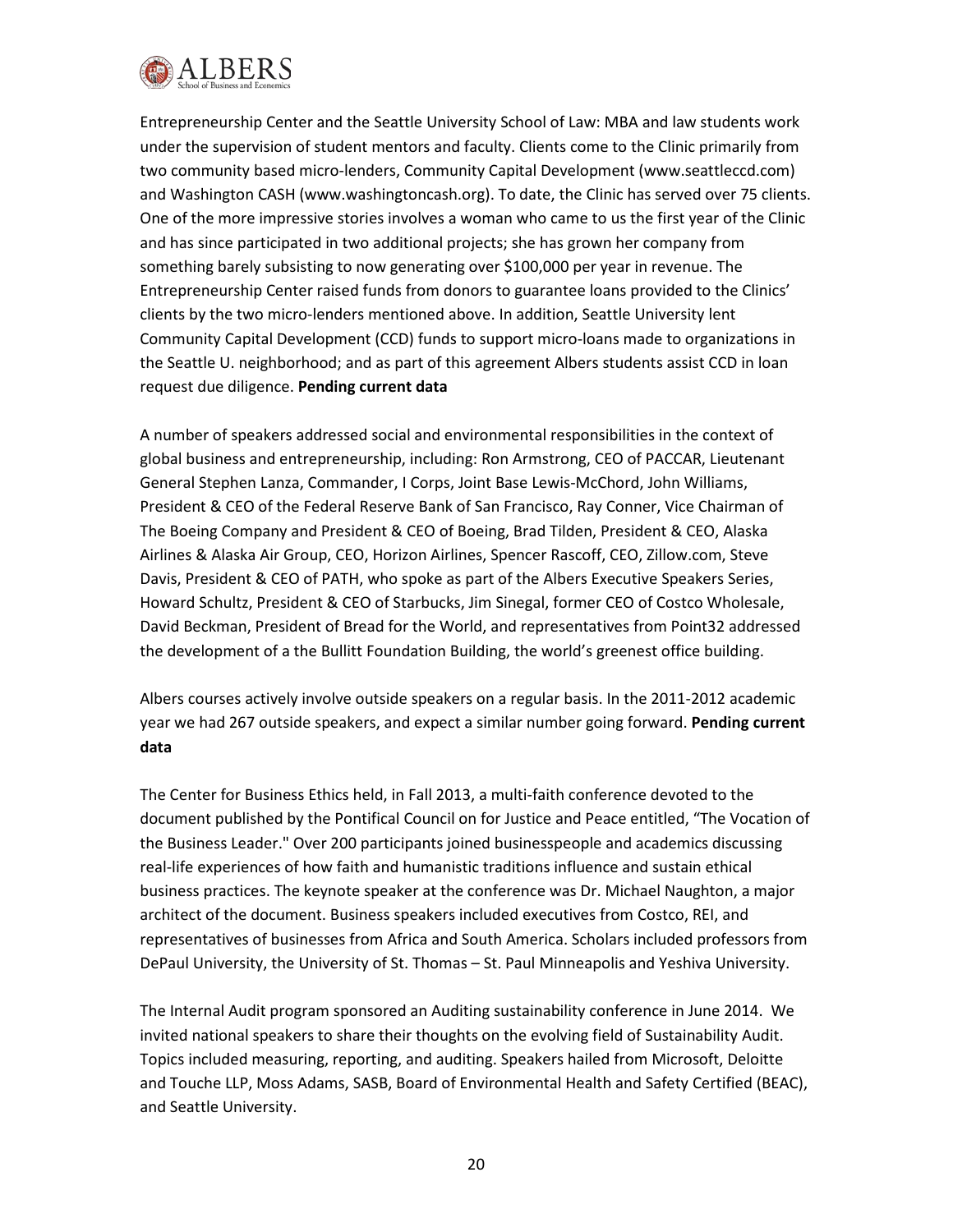

## **Albers' faculty and staff are active in the broader community.**

John W. Dienhart serves as Director of the Northwest Ethics Network, an independent group of ethics and compliance officers from the Seattle and Puget Sound area. The group meets quarterly to discuss how values and compliance intersect to create healthy governance and employment cultures. Members include: Alaska Airlines, the Boeing Company, Microsoft, Premera Blue Cross, Russell Investments, Siemens, Starbucks, Weyerhaeuser, and Zillow, inc.

# **Albers participates in the following University-wide activities that embody the values expressed in PRME.**

Seattle University launched a major initiative in the local community to improve the academic achievement of local low-income youth. The Seattle University Youth Initiative (SUYI) aims to become a national model of campus-community engagement.

The University's Center for the Study of Justice in Society sponsors yearly research seminars that foster interdisciplinary and collaborative faculty scholarship on select justice issues; provides writing workshops where faculty learn practical tools for structuring research and writing activity; hosts informal gatherings over meals for faculty to share their ideas, frustrations, and concerns as they engage in scholarly work; and presents short educational conferences on specific types of justice scholarship, such as community-based research. The During the 2009- 2010 academic year, the Center sponsored a seminar on Transforming Business: Enterprise Solutions to Poverty, directed by Meenakshi Rishi of the Department of Economics, Albers School. Meenakshi Rishi and Albers faculty-member Bridget Hiedemann are on the Center's Board of Directors. Other Albers faculty have regularly participated in CSJS events, such as justice reading groups.

Sarah Bee, Senior Lecturer, Accounting Department, is one of the leaders of Africa Start Up, a program to provide training to low income entrepreneurs in Africa. The program started in Malawi in 2010, but since moved to Ghana. Several times a year, Sarah and her students traveled to Ghana where they partnered with Ashesi University to deliver business training for small businesses. By partnering with Ashesi, the program has developed a sustainable model to deliver this much needed program.

Seattle University President Fr. Stephen Sundborg was an early signatory of the American College & University Presidents' Climate Commitment (ACUPCC). In 2010, the University submitted its Climate Action Plan, committing to: (a) expand sustainability in the curriculum, (b) expand sustainability-related student co-curricular programs, (c) increase sustainable practices in university operations, and d) share knowledge with others. These goals easily map to all six of the PRME principles. The committee established to oversee the University's execution of the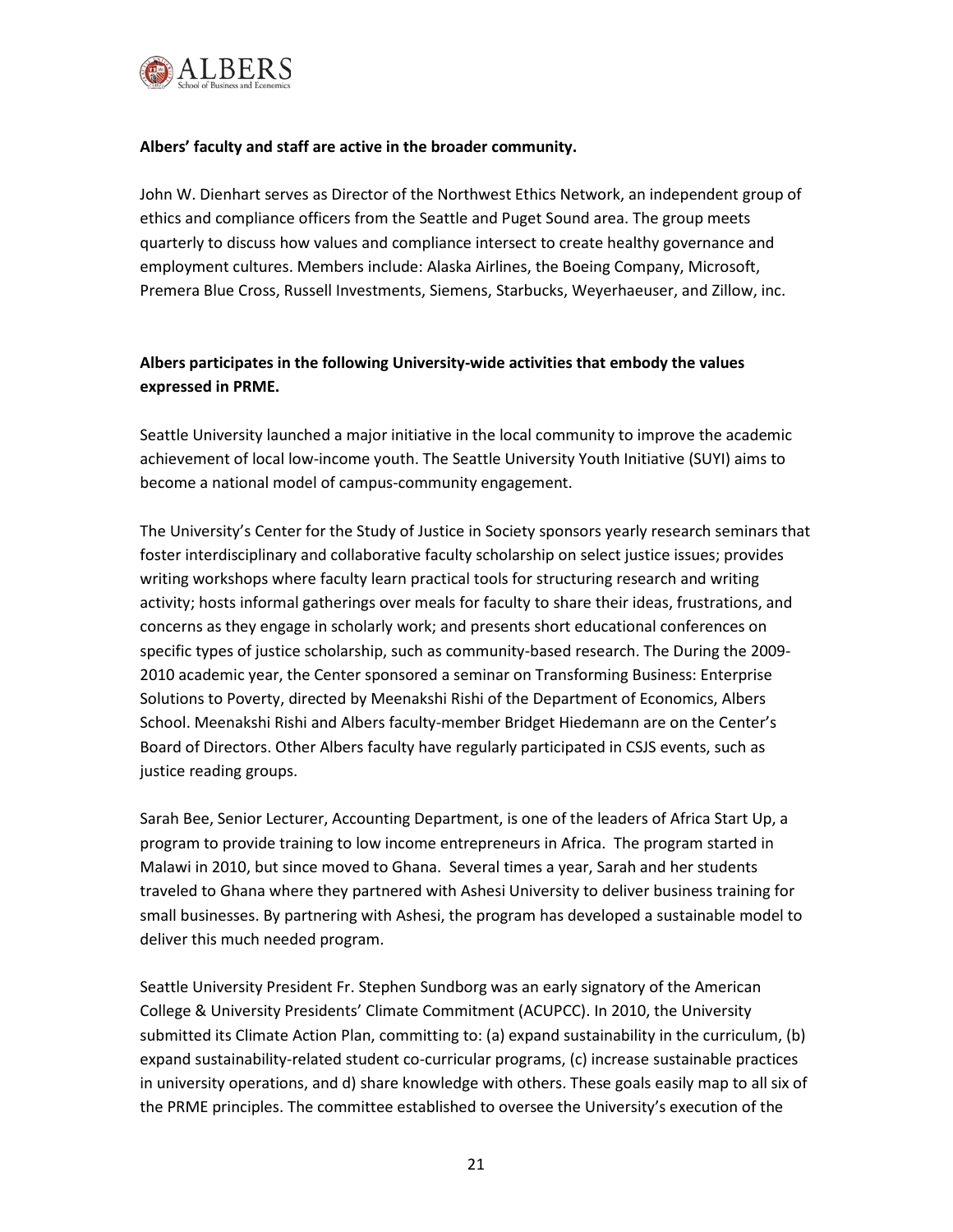

plan involves faculty from all of the schools on campus, including Albers, as well as staff and local business and community leaders in sustainability. The University's report committee has been co-chaired by two separate faculty members from Albers in the past 4 years. Albers faculty also serve on the committee.

Human Resources and the Center for Service and Community Engagement placed 89 faculty and staff, 10 from Albers, in various neighborhood organizations to give back to the community. Projects addressed community needs such as environmental restoration, homelessness, social services, and more. Following the service projects, volunteer opportunities were showcased as staff was encouraged to take advantage of the new Community Service Leave Benefit that the university offers (Fall 2010). **Pending current data**